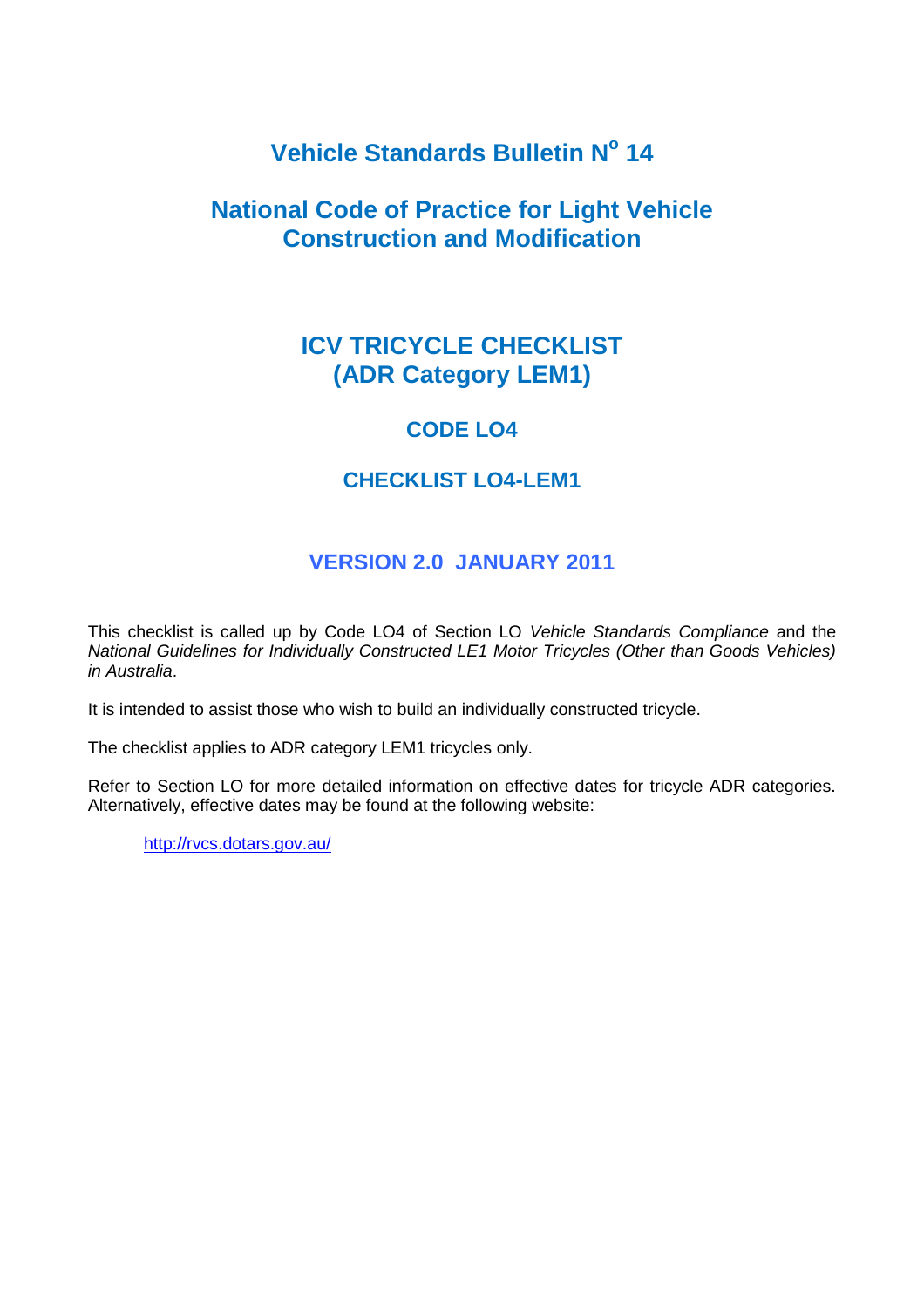| <b>Owner Details</b> |                                                                                                                                      |                              |                                |                             |                            |                      |                                |                                                                             |                                |                    |                                          |                         |            |
|----------------------|--------------------------------------------------------------------------------------------------------------------------------------|------------------------------|--------------------------------|-----------------------------|----------------------------|----------------------|--------------------------------|-----------------------------------------------------------------------------|--------------------------------|--------------------|------------------------------------------|-------------------------|------------|
|                      |                                                                                                                                      |                              |                                |                             |                            |                      |                                |                                                                             |                                |                    |                                          |                         |            |
|                      |                                                                                                                                      |                              |                                |                             |                            |                      |                                |                                                                             |                                |                    |                                          |                         |            |
|                      |                                                                                                                                      |                              |                                |                             |                            |                      |                                |                                                                             |                                |                    |                                          |                         |            |
|                      |                                                                                                                                      |                              |                                |                             |                            |                      |                                |                                                                             |                                |                    |                                          |                         |            |
|                      |                                                                                                                                      |                              |                                |                             |                            |                      |                                |                                                                             |                                |                    |                                          |                         |            |
|                      |                                                                                                                                      |                              |                                |                             |                            |                      |                                |                                                                             |                                |                    |                                          |                         |            |
|                      |                                                                                                                                      |                              |                                |                             |                            |                      |                                |                                                                             |                                |                    |                                          |                         |            |
|                      |                                                                                                                                      |                              |                                |                             |                            |                      |                                |                                                                             |                                |                    |                                          |                         |            |
|                      |                                                                                                                                      |                              |                                |                             |                            |                      |                                |                                                                             |                                |                    |                                          |                         |            |
|                      |                                                                                                                                      |                              |                                |                             |                            |                      |                                |                                                                             |                                |                    |                                          |                         |            |
|                      |                                                                                                                                      |                              |                                |                             |                            |                      |                                |                                                                             |                                |                    |                                          |                         |            |
|                      |                                                                                                                                      |                              |                                |                             |                            |                      |                                |                                                                             |                                |                    |                                          |                         |            |
|                      |                                                                                                                                      |                              |                                |                             |                            |                      |                                |                                                                             |                                |                    |                                          |                         |            |
|                      |                                                                                                                                      |                              |                                |                             |                            |                      |                                |                                                                             |                                |                    |                                          |                         |            |
|                      | <b>Vehicle Details</b><br><b>Engine Details</b><br><b>ADR Engine was</b><br><b>Vehicle Certified by</b><br><b>Signatory Employer</b> | <b>Signatory's Signature</b> | <b>Signatory Certification</b> | <b>Model</b><br><b>Type</b> | <b>Litres or</b><br>Output | <b>Maximum Power</b> | <b>Fuel Tank Certification</b> | <b>Mobile</b><br>Number (where applicable)<br><b>Cubic</b><br><b>Inches</b> | No. of<br>kW or<br><b>Date</b> | Year of<br>Year of | <b>Manufacture</b><br><b>Manufacture</b> | <b>Cylinders/Rotors</b> | <b>BHP</b> |

| <b>VIN</b> | <b>Certificate No</b> | <b>Signature</b> |
|------------|-----------------------|------------------|
|            |                       |                  |
| Notes      |                       |                  |
|            |                       |                  |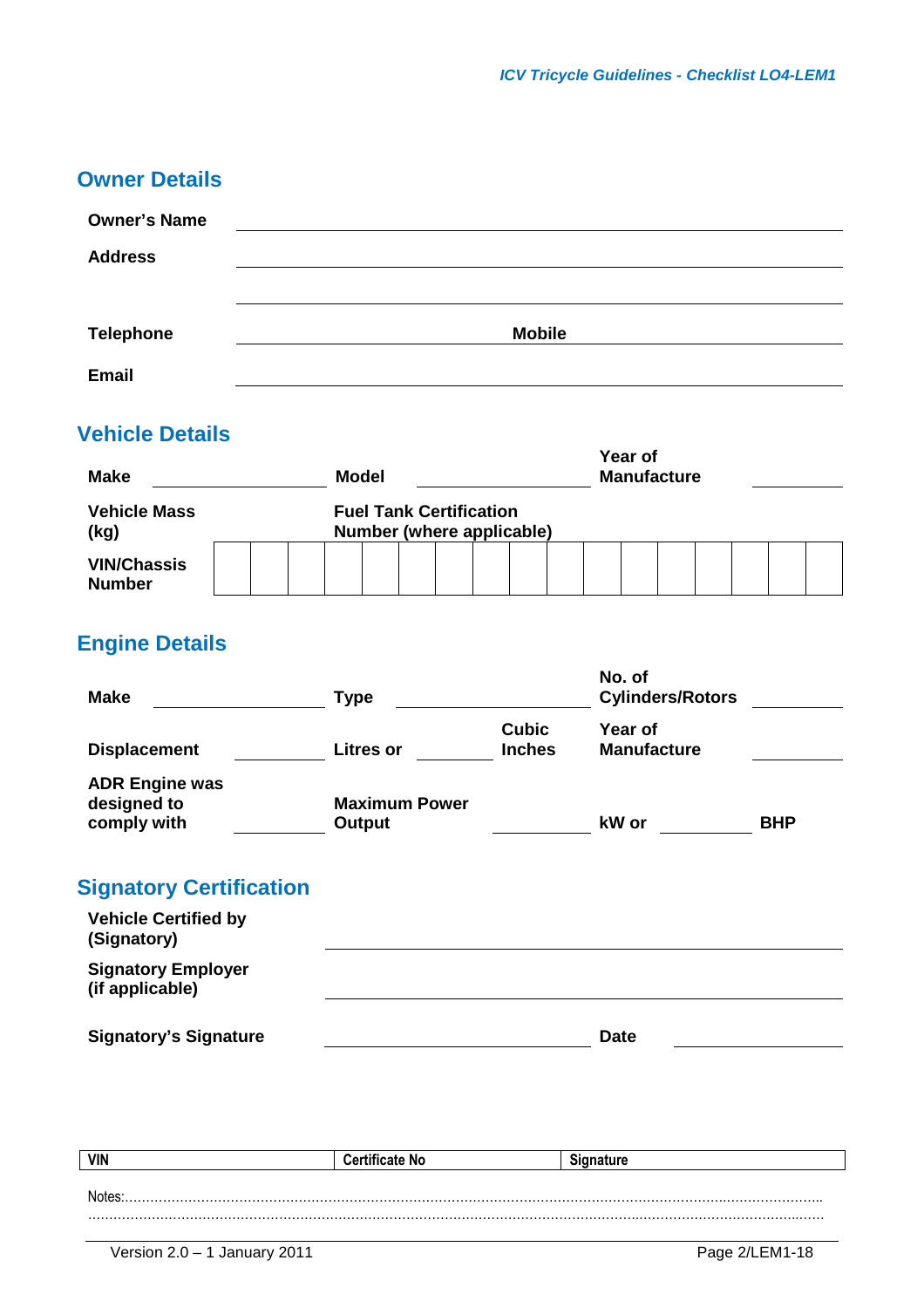(NA=Not Applicable, Y=Yes, N=No)

| <b>MAKE:</b>      | <b>MODEL</b> |  |  |  | <b>CATEGORY</b><br>LEM < 450kg<br>Unladen mass |  |  |  |  |  |  |  |
|-------------------|--------------|--|--|--|------------------------------------------------|--|--|--|--|--|--|--|
| <b>ENGINE No.</b> | VIN:         |  |  |  |                                                |  |  |  |  |  |  |  |
|                   |              |  |  |  |                                                |  |  |  |  |  |  |  |

| <b>ADR 8/01 - SAFETY GLAZING MATERIAL</b> |                                                                                                                                                                                                                           |                     |  |  |  |  |  |  |
|-------------------------------------------|---------------------------------------------------------------------------------------------------------------------------------------------------------------------------------------------------------------------------|---------------------|--|--|--|--|--|--|
| <b>CLAUSE No</b>                          | <b>FEATURE</b>                                                                                                                                                                                                            | <b>COMPLIANCE</b>   |  |  |  |  |  |  |
| 5.3                                       | Is transparent material other than glass used in the<br>vehicle? If YES, note the (1) Location and (2) Markings                                                                                                           | NA<br>N             |  |  |  |  |  |  |
| 6.1                                       | All glazing suitably marked?                                                                                                                                                                                              | Y<br>N<br><b>NA</b> |  |  |  |  |  |  |
| 5.4                                       | Windscreen glass marked as being laminated?                                                                                                                                                                               | Y<br>N<br>NA.       |  |  |  |  |  |  |
|                                           | <b>ADR 14/02 - REAR VISION MIRROR</b>                                                                                                                                                                                     |                     |  |  |  |  |  |  |
| <b>CLAUSE No</b>                          | <b>FEATURE</b>                                                                                                                                                                                                            | <b>COMPLIANCE</b>   |  |  |  |  |  |  |
|                                           | Two rear vision mirrors, symmetrically placed?                                                                                                                                                                            | <b>NA</b><br>N      |  |  |  |  |  |  |
|                                           | Both flat (F) or convex (C)?                                                                                                                                                                                              |                     |  |  |  |  |  |  |
|                                           | Are the mirrors located and of such dimensions as to be<br>capable of reflecting to the driver as far as practicable a<br>clear view of the road to the rear of the driver and of any<br>following or overtaking vehicle? | Y<br>N.<br>NA.      |  |  |  |  |  |  |
|                                           | Note: If E marked, R46 the mirror itself is acceptable.                                                                                                                                                                   |                     |  |  |  |  |  |  |
|                                           | If no E Mark and the mirror is flat, is the reflective surface<br>at least 80 square cms in area?                                                                                                                         | Y<br>N<br>NA        |  |  |  |  |  |  |
|                                           | If no E Mark and the mirror is curved, is the reflective<br>surface at least 64.5 square cms in area, convex in<br>shape and have an average radius of curvature that is<br>not less than 1200mm?                         | N.<br><b>NA</b>     |  |  |  |  |  |  |

| <b>VIN</b> | <b>Certificate No</b> | Signature |
|------------|-----------------------|-----------|
|            |                       |           |
| Notes      |                       |           |
|            |                       |           |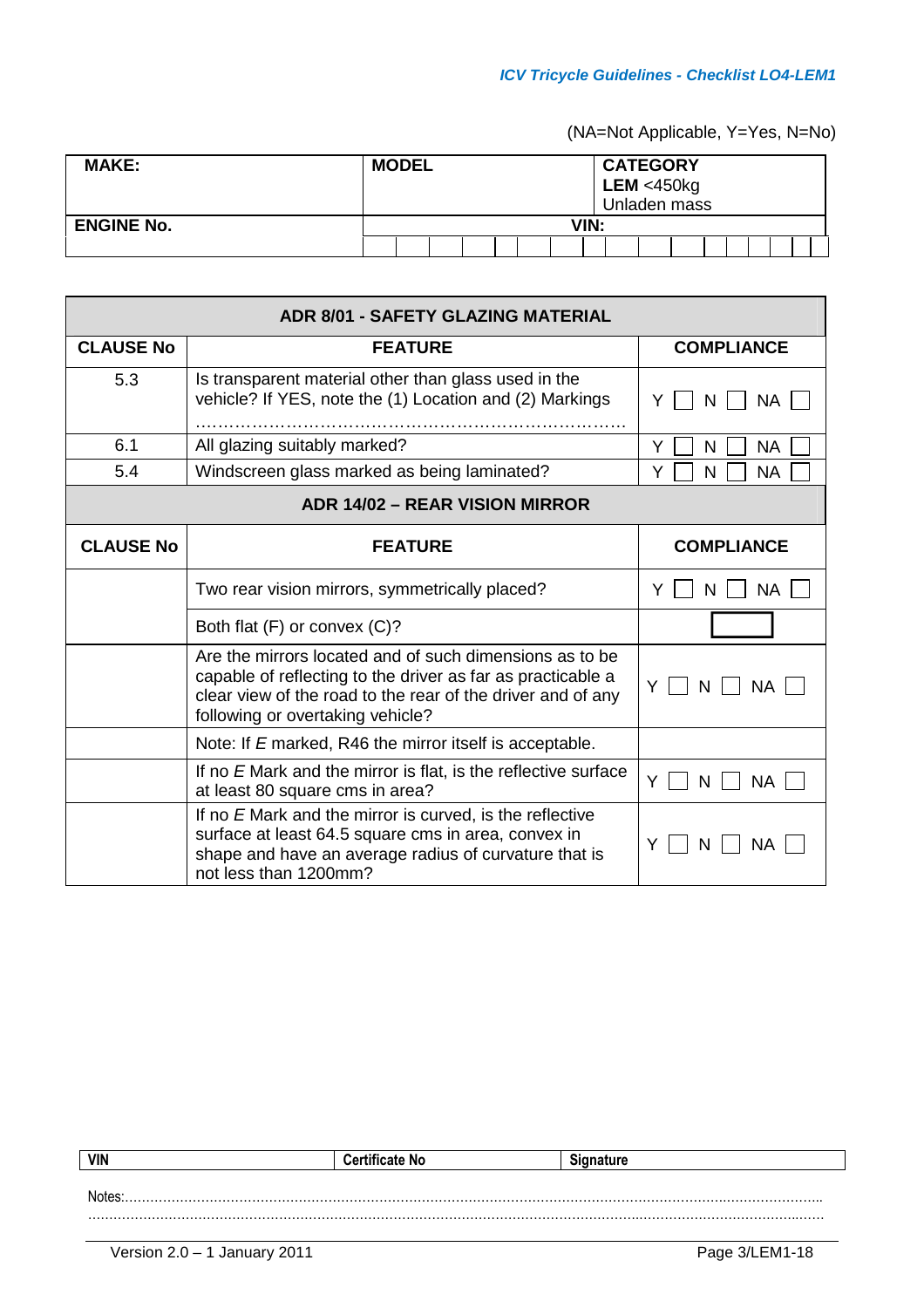| ADR 19/01 and 19/02- INSTALLATION OF LIGHTING and LIGHT SIGNALLING DEVICES |                                                                                                                                                                           |                   |  |  |  |  |  |  |
|----------------------------------------------------------------------------|---------------------------------------------------------------------------------------------------------------------------------------------------------------------------|-------------------|--|--|--|--|--|--|
| (Vehicles certified to ADR 67/ do not need to comply with this ADR)        |                                                                                                                                                                           |                   |  |  |  |  |  |  |
| <b>CLAUSE No</b>                                                           | <b>FEATURE</b>                                                                                                                                                            | <b>COMPLIANCE</b> |  |  |  |  |  |  |
| A.5.5.1                                                                    | <b>GENERAL</b><br>Are all lamps constituting a pair symmetrical?                                                                                                          | NΑ<br>N           |  |  |  |  |  |  |
| A.5.9                                                                      | No red light visible from the front and no white light<br>(except reversing light) visible from the rear of the vehicle?                                                  | NA                |  |  |  |  |  |  |
| A.5.10                                                                     | When the headlamps or any fog lamps are illuminated, do<br>the front/rear position lamps and registration plate lamp(s)<br>also illuminate?                               | ΝA<br>N           |  |  |  |  |  |  |
| A.5.11                                                                     | Not possible to switch on the main-beam, the dipped-<br>beam and the front and rear fog lamps (if fitted) without<br>switching on the lamps referred to in clause A.5.10? | NΑ                |  |  |  |  |  |  |

| <b>FEATURE</b>                                                  |     |      |            |             |                                |             |               |          |  |
|-----------------------------------------------------------------|-----|------|------------|-------------|--------------------------------|-------------|---------------|----------|--|
| (1) FEATURE                                                     | (2) |      | Height (#) | $(5)$ APART | (6)EDGE                        | (7)<br>G    | (8)<br>C      | (9)<br>R |  |
|                                                                 |     |      | $(3)$ MAX  | (4) MIN     | (#)                            | $(\#)$      | $(*)$         | (*)      |  |
| Main beam (*)                                                   |     |      |            | < 200       | Dipped beam                    | Dipped      |               | Dipped   |  |
| Dipped beam<br>$(\dot{r})$                                      |     | 1200 | 500        | $<$ 200     | (a) $<$ 400                    | Main        |               | Main     |  |
| <b>Direction</b><br><b>Indicator Front</b><br>$(\hbox{}^\star)$ |     | 1200 | 350        | >240        | (a) $<$ 400                    |             |               |          |  |
| <b>Direction</b><br><b>Indicator Rear</b><br>$(\hbox{}^\star)$  |     | 1200 | 350        | >180        | (b) $<$ 400                    |             |               |          |  |
| Stop lamp(*)                                                    |     | 1200 | 250        | (b) > 400   |                                | Rpos        | Rpos          | Rpos     |  |
| Rr. Regisn.<br>Plate lamp(*)                                    |     |      |            |             |                                | <b>Rpos</b> | Rpos          |          |  |
| Fr. Position<br>$lamp(*)$                                       |     | 1200 | 350        |             | $<$ 400 $(a)$<br>$<$ 150 $(c)$ | Dipped      | <b>Dipped</b> | Dipped   |  |
| Rr. position<br>lamp $(*)$                                      |     | 1500 | 250        | $>400$ (b)  | $<$ 400 $(b)$<br>$<$ 150 $(c)$ | Stop        | Stop          | Stop     |  |
| Reflex reflector<br>$Rear*$                                     |     | 900  | 250        | $>400$ (b)  | $<$ 400<br>(b, c)              | Rpos        | Rpos          |          |  |

| <b>VIN</b> | <b>Certificate No</b> | . <b>.</b> |
|------------|-----------------------|------------|
|            |                       |            |
|            |                       |            |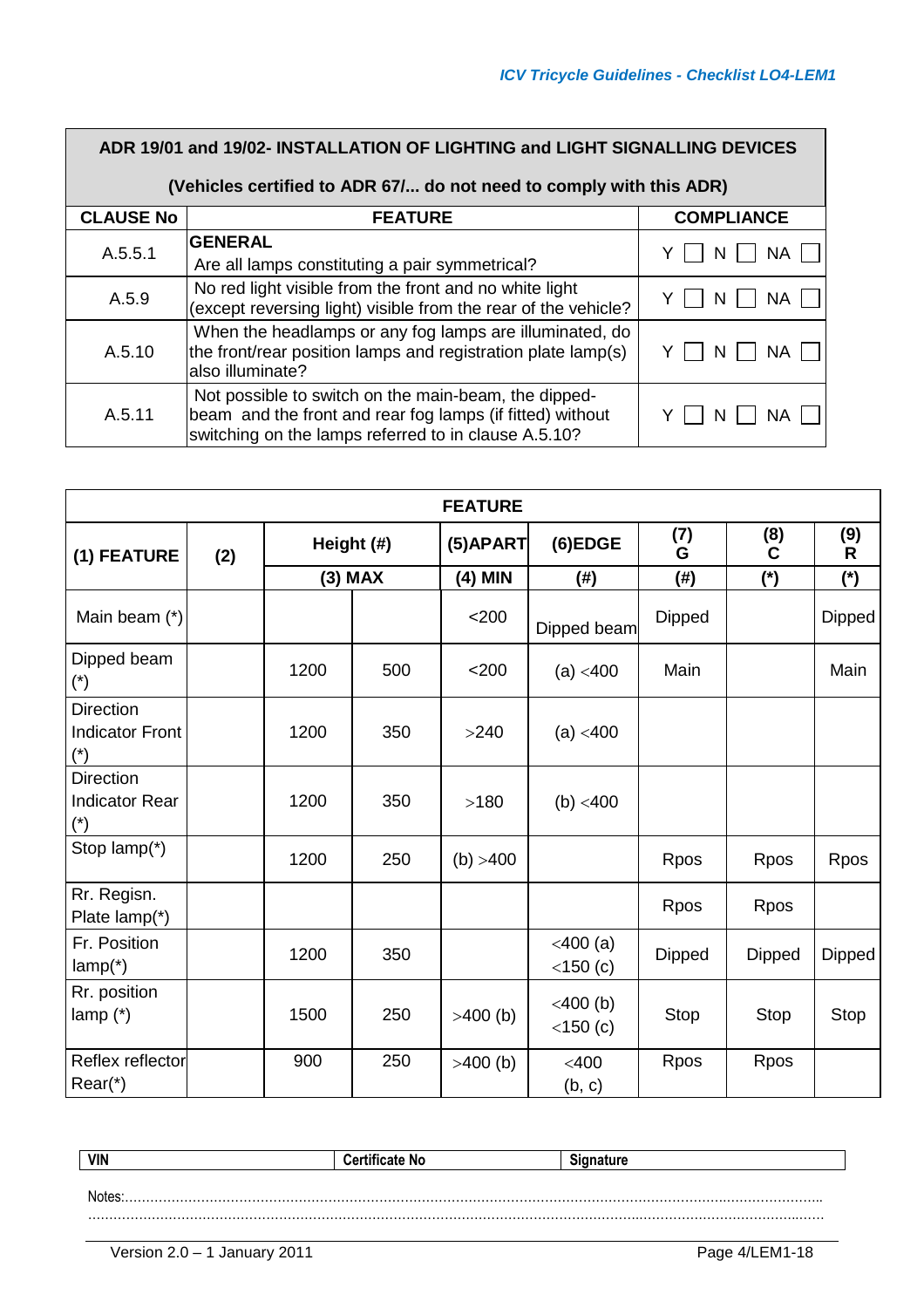| Reflex reflector |                                                                                                    |     |                                         |                                                                            |  |  |
|------------------|----------------------------------------------------------------------------------------------------|-----|-----------------------------------------|----------------------------------------------------------------------------|--|--|
|                  | 900                                                                                                | 300 |                                         |                                                                            |  |  |
| Side $(*)$       |                                                                                                    |     |                                         |                                                                            |  |  |
| Front fog        | <dipped< td=""><td>250</td><td><math>&lt;</math>250 from</td><td></td><td></td><td></td></dipped<> | 250 | $<$ 250 from                            |                                                                            |  |  |
| $lamp(+)$        | <b>Beam</b>                                                                                        |     | C/1                                     |                                                                            |  |  |
| Rear fog lamp    | 900                                                                                                | 250 | $>100$ form                             |                                                                            |  |  |
| $(+)$            |                                                                                                    |     | stop                                    |                                                                            |  |  |
|                  |                                                                                                    |     | $(*)$ = Mandatory                       |                                                                            |  |  |
|                  |                                                                                                    |     | $(+)$ = If fitted; All dimension in mm. |                                                                            |  |  |
|                  |                                                                                                    |     |                                         | $(\#)$ = HEIGHT - To highest (Max) and lowest (Min) points on illuminating |  |  |
|                  |                                                                                                    |     |                                         |                                                                            |  |  |

Apart – Distance between innermost edges of illuminating surface.

EDGE – Maximum distance from outer edge of vehicle to illuminating surface.

Column (7) to (9) indicates specific lamps which may be grouped (G), combined (C) or reciprocally incorporated (R).

| <b>CLAUSE No</b> | <b>FEATURE</b>                                                                                                                                            | <b>COMPLIANCE</b>   |
|------------------|-----------------------------------------------------------------------------------------------------------------------------------------------------------|---------------------|
| A.6.1            | <b>DRIVING (MAIN) BEAM HEADLAMPS</b><br>Geometric centre located in longitudinal media plane?                                                             | NA<br>Y<br>N        |
| A6.1.31          | If NA is its centre of reference symmetrical in relation to<br>another driving/passing/front position lamp?                                               | NA I<br>N           |
| A.6.1.3.3        | Is the distance between the edges of the illuminating<br>surface of any independent driving lamp and the edge of<br>the passing lamp not more than 200mm? | NA<br>N             |
| A.6.1.3.4        | If 2 driving lamps fitted is the distance between the<br>illuminating surfaces not more than 200mm?                                                       | <b>NA</b><br>Υ<br>N |
| A.6.1.8          | Non-flashing (circuit-closed) tell- tale blue and operating?                                                                                              | <b>NA</b><br>N<br>Y |
| A.6.2            | <b>PASSING BEAM (DIPPED) - HEADLAMPS</b><br>Centre of lamp in longitudinal median plane?                                                                  | NA L<br>Y<br>N      |
| A.6.2.3.1.2      | If NA, is its centre of reference symmetrical in relation to<br>another driving/passing/front position lamp?                                              | <b>NA</b><br>N      |
| A.6.2.3.4        | If 2 passing lamps fitted is the distance between the<br>illuminating surfaces not more than 200mm?                                                       | NA L<br>N           |
| A.6.2.7          | Are all driving beams switched Off when changing from<br>driving to passing beam?                                                                         | <b>NA</b><br>N      |
| A.62.8           | If fitted, is operational tell-tale colour green and<br>non-flashing?                                                                                     | Y<br>NA.            |

| <b>VIN</b> | <b>Certificate No</b> | <b>Signature</b> |
|------------|-----------------------|------------------|
|            |                       |                  |
|            |                       |                  |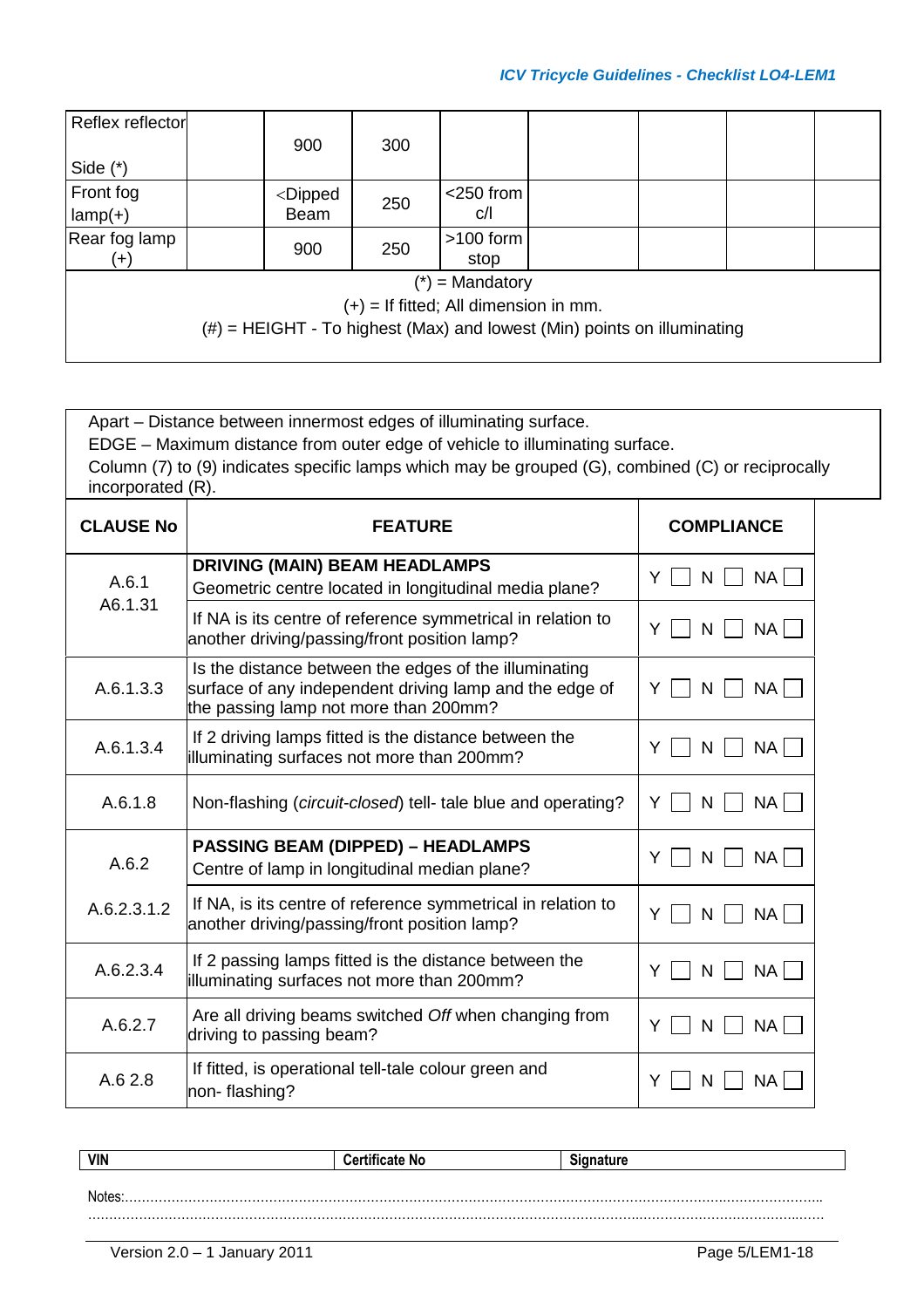|                  | <b>DIRECTION INDICATOR LAMP</b>                                                                                                                                 |                                  |
|------------------|-----------------------------------------------------------------------------------------------------------------------------------------------------------------|----------------------------------|
|                  | (1) Front indicators at least 240mm between illuminating<br>surfaces?                                                                                           | <b>NA</b><br>Y<br>N              |
| A.6.3            | (2) Front indicators outside vertical planes tangential to<br>outside of headlamps?                                                                             | NA<br>Y<br>N                     |
| A.6.3.3.1        | (3) Distance between the illuminating surface of the<br>indicator and passing beam headlamp at least 75mm?                                                      | NA<br>N                          |
|                  | If NA, note distance between illuminating surfaces in mm.                                                                                                       | mm                               |
| A.6.3.3.1        | Illuminating surfaces of rear indicators at least 180mm<br>apart?                                                                                               | <b>NA</b><br>N                   |
| A.6.3.3.3        | Rear indicators within 300mm of rear end of vehicle?                                                                                                            | <b>NA</b><br>N<br>Y              |
| A.6.3.8          | Independent switch?                                                                                                                                             | <b>NA</b><br>N<br>Y              |
|                  | Lamps on one side operated by one control?                                                                                                                      | <b>NA</b><br>N<br>Y              |
|                  | Operating Green or Yellow tell-tale fitted?                                                                                                                     | <b>NA</b><br>Y<br>N              |
| A.6.3.9          | If NA, is an audible operating tell-tale fitted?                                                                                                                | <b>NA</b><br>N<br>Y              |
|                  | If any direction indicator lamp defective, does tell-tale<br>extinguish, remain alight without flashing, or shows marked<br>change in frequency? Please circle. | NA  <br>N<br>Y                   |
| A.6.3.10.1       | Flash rate 60 -120 times per minute?                                                                                                                            | <b>NA</b><br>N<br>Y              |
| A.6.3.10.2       | Flash in phase on same side?                                                                                                                                    | <b>NA</b><br>Y<br>N              |
| A.6.3.10.3       | Light up within 1 sec, and extinguishes within 1.5 sec?                                                                                                         | $\mathsf{N}$<br><b>NA</b><br>YII |
| A.6.3.10.4       | In the event of a failure, other than a short circuit, the other<br>direction indicator on the same side continues to flash or<br>remain alight?                | NA<br>Y    <br>N                 |
| A.6.4            | <b>STOP LAMP</b>                                                                                                                                                | NA<br>N<br>Y                     |
| A.6.4.6          | Lighted on any front or rear service brake application?                                                                                                         |                                  |
| A.6.5<br>A.6.5.2 | <b>REAR - REGISTRATION PLATE ILLUMINATING</b><br><b>DEVICE</b><br>Illuminates registration plate area?                                                          | NA<br>Y<br>N                     |
| A.6.6<br>A.6.6.1 | <b>FRONT POSITION LAMP</b><br>(If fitted, mandatory for 19/02)<br>One or two lamps fitted?.                                                                     | One<br>Two                       |
| A.6.6.6          | Green Circuit-closed tell-tale fitted?                                                                                                                          | N<br><b>NA</b><br>Y.             |

| <b>VIN</b> | <br>.<br>ΝO<br>___ | .<br>. |
|------------|--------------------|--------|
|            |                    |        |
| <b>ALC</b> |                    |        |

Notes:…………………………………………………………………………………………………………………………….………………….. ………………………………………………………………………………………………………………….………………………………..……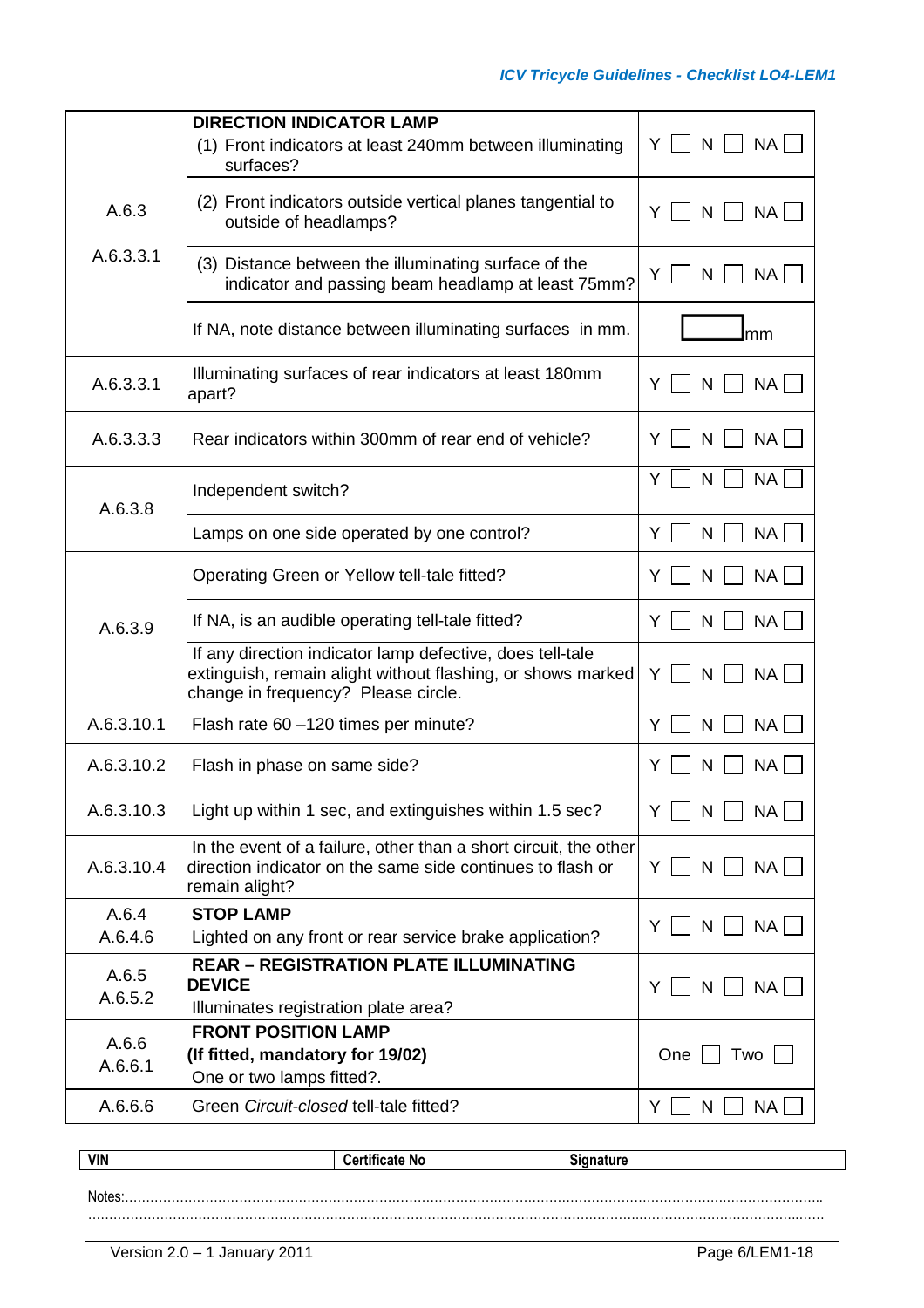|                    | If NA instrument lights as tell-tale?                                                                                                                      | <b>NA</b><br>Y<br>N    |
|--------------------|------------------------------------------------------------------------------------------------------------------------------------------------------------|------------------------|
| A.6.7<br>A.6.7.1   | <b>REAR POSITION LAMP</b><br>One or two lamps fitted? Please circle number of lamps                                                                        | <b>NA</b><br>Y<br>N    |
| A.6.7.6            | If Circuit-closed tell-tale fitted, is it the same as front<br>position lamp tell-tale?                                                                    | <b>NA</b><br>N<br>Y    |
| A.6.8<br>A.6.8     | REAR REFLEX REFLECTOR, NON-TRIANGULAR<br>One or two lamps fitted?                                                                                          | $One \mid$<br>Two      |
| A.6.9<br>A.6.9.2   | <b>VEHICLE - HAZARD WARNING SIGNAL</b><br>(Optional but required in ADR 67)<br>Separate control operates all direction Indicator lamps?                    | <b>NA</b><br>Y<br>N    |
|                    | (1) Circuit closed tell-tale provided?                                                                                                                     | <b>NA</b><br>Y<br>N    |
| A.6.9.3            | (2) If single tell-tale, signal flashing red?                                                                                                              | <b>NA</b><br>Y<br>N    |
|                    | (3) If separate, is tell-tale the same as direction<br>indicators?                                                                                         | <b>NA</b><br>Y<br>N    |
| A.6.9.4            | Capable of activation with ignition Off?                                                                                                                   | <b>NA</b><br>N<br>Y    |
| A.6.10<br>A.6.10.1 | <b>FRONT FOG LAMP (Optional)</b><br>Are one or two lamps fitted?                                                                                           | One<br>Two             |
| A.6.10.3.1         | If fitted, is it on the median longitudinal plane or is the<br>illuminating edge within 250mm of it?                                                       | <b>NA</b><br>Y<br>N    |
| A.6.10.9           | Possible to operate the fog lamp independently of the<br>driving-beam and the passing-beam head lamp(s)?                                                   | <b>NA</b><br>Y<br>N    |
| A.6.10.7           | If fitted, tell-tale non-flashing green?                                                                                                                   | NA                     |
| A.6.11<br>A.6.11.1 | <b>REAR FOG LAMP (Optional)</b><br>Are one or two lamps fitted?                                                                                            | One $  \cdot  $<br>Two |
| A.6.11.3.3         | Distance from edge of stop lamp not less than 100mm?                                                                                                       | <b>NA</b><br>N.<br>Y   |
|                    | Can only light up when either the main-beam or the<br>dipped-beam or the front fog lamp is switched on?                                                    | <b>NA</b><br>Y<br>N    |
| A.6.11.6           | Rear fog lamp switch independent of the front fog lamp<br>switch?                                                                                          | NA<br>Y<br>N           |
|                    | With the rear fog lamps switched ON does switching Off<br>the position lamp, extinguish it and does it remain Off until<br>deliberately switched ON again? | NA.<br>Y<br>N          |

| <b>VIN</b> | <b>Certificate No</b> | <b>Signature</b> |
|------------|-----------------------|------------------|
|            |                       |                  |
|            |                       |                  |
| Notes:     |                       |                  |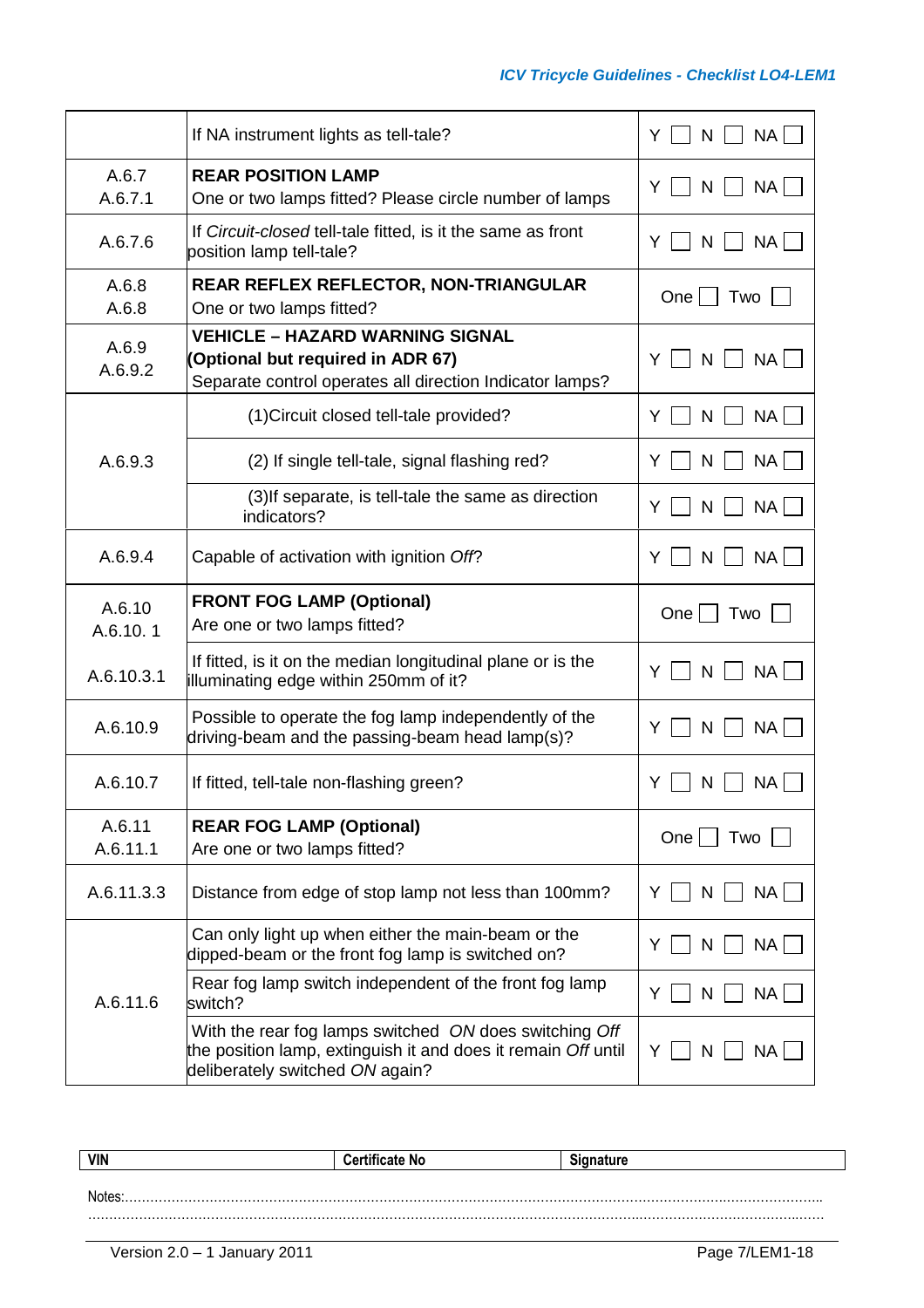| A.6.11.7          | Is an amber Circuit-closed non-flashing tell-tale fitted?                                                                                                                                                   | NA  <br>N<br>Y |
|-------------------|-------------------------------------------------------------------------------------------------------------------------------------------------------------------------------------------------------------|----------------|
| A.6.12<br>A.612.1 | SIDE REFLEX REFLECTOR, NON-TRIANGULAR<br>(Optional for vehicles certified to ECE R53/00)<br>Are one or two side reflectors fitted, per side?                                                                | One<br>Two     |
| A.6.12.3.3        | Positioned such that the reflector(s) are not be masked by<br>the driver's or passenger's clothes?                                                                                                          | Y<br>NA<br>N   |
| 7.1<br>7.1.2      | <b>PARKING LAMP (OPTIONAL)</b><br>Circle Arrangement, one or two at front, one or two at rear                                                                                                               |                |
| 7.1.3             | ON or to right or on either side of the median longitudinal<br>plane?                                                                                                                                       | NA  <br>Y<br>N |
|                   | (1) Independent switch?                                                                                                                                                                                     | NA<br>N<br>Y   |
| 7.1.6             | (2) Possible to operate with the ignition in the Off<br>position?                                                                                                                                           | NA  <br>Y<br>N |
| 7.1.7             | If tell-tale fitted, is it impossible to confuse it with that for the<br>front and rear position lamps?                                                                                                     | Y<br>N<br>NA   |
|                   | <b>REVERSING LAMP (Only if reverse gear is fitted)</b><br>Is the lamp always lit when reversing gear is engaged?                                                                                            | Υ<br>NA  <br>N |
| 7.2<br>7.2.6      | Note: It is permissible for the reversing lamps to be on<br>when reverse gear is engaged and the device that controls<br>the engine is in such a position that operation of the engine<br>is possible.      |                |
|                   | Does the lamp extinguish if the device that controls the<br>$\epsilon$ engine is in such a position that operation of the engine is<br>possible and the gear selected is in any gear other than<br>reverse? | Y.<br>N,       |
|                   | Are the reversing lamps are not less than 250mm nor more<br>than 1200mm above the ground?                                                                                                                   | N<br>NA  <br>Y |
|                   | Do the reversing lamps emit white light and are they<br>located at the rear of the vehicle?                                                                                                                 | NA  <br>N<br>Y |
|                   | Is their geometric visibility 45° to the right and left if one<br>lamp is fitted or 45 $^{\circ}$ outwards and 35 $^{\circ}$ inwards if two lamps<br>are fitted?                                            | NA<br>Y<br>N   |
|                   | Is the geometric visibility of all reversing lamps fitted 15 $^{\circ}$<br>upwards and 5° downwards?                                                                                                        | NA  <br>Y<br>N |
|                   | FRONT REFLEX REFLECTOR NON-TRIANGULAR                                                                                                                                                                       |                |
|                   | Are ONE or TWO side reflectors fitted? Please circle.                                                                                                                                                       |                |

| <b>VIN</b> | <b>Certificate No</b> | $\ddot{\phantom{1}}$<br>™alul c |
|------------|-----------------------|---------------------------------|
|            |                       |                                 |
| Notes:     |                       |                                 |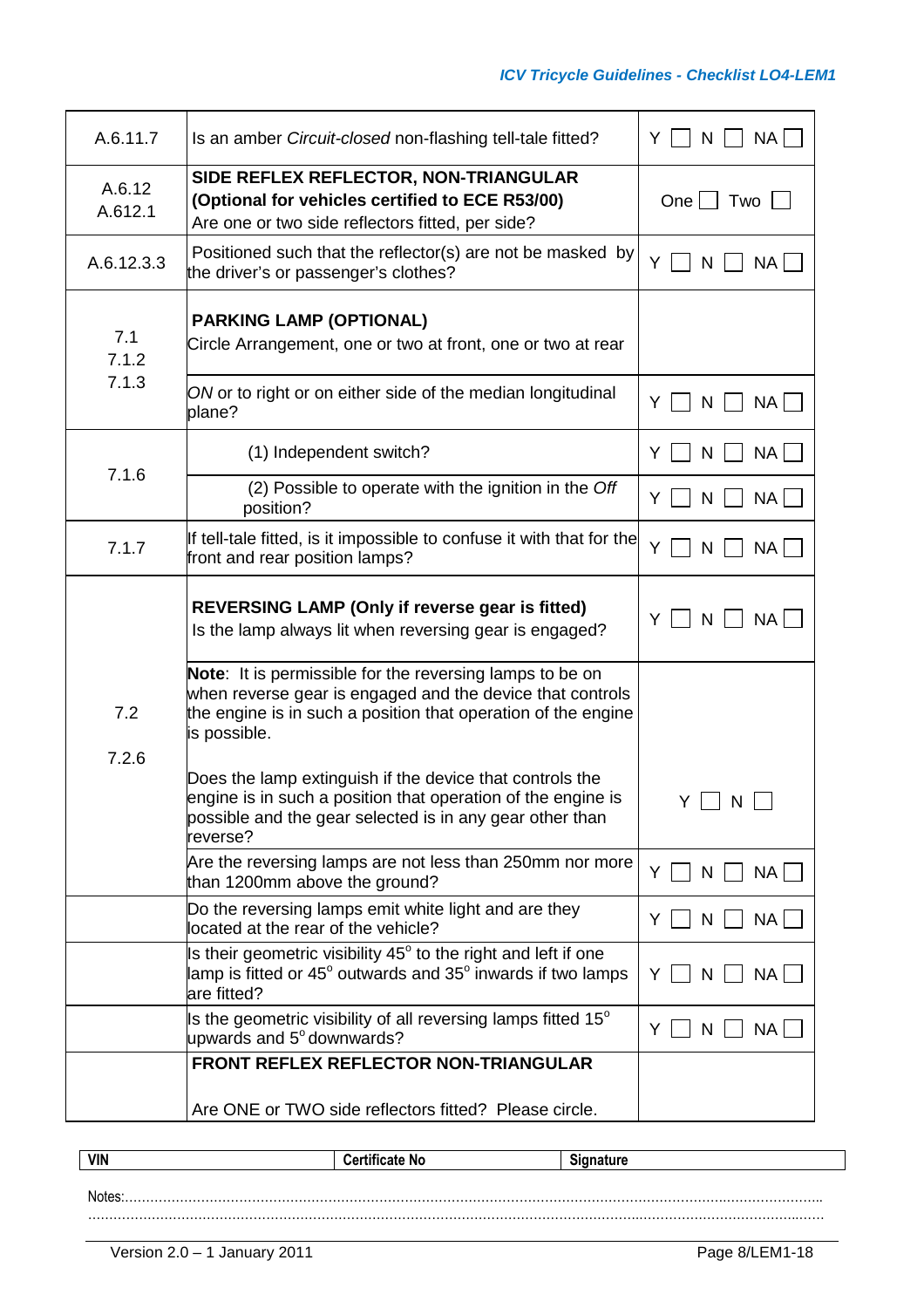|                                             | (1) If only one reflector fitted, the centre of reference is on<br>the vehicle medium longitudinal plane?                                                                                                                          | Y     N<br>NA                    |
|---------------------------------------------|------------------------------------------------------------------------------------------------------------------------------------------------------------------------------------------------------------------------------------|----------------------------------|
|                                             | (1) If two reflectors fitted, is the illuminating surface not<br>more than 400mm from the extreme outer edge of the<br>side car.                                                                                                   | NA  <br>Y<br>N                   |
| 7.4                                         | <b>CONSPICUITY LAMP</b>                                                                                                                                                                                                            |                                  |
| 7.4.1<br>7.4.3                              | (Mandatory for vehicles certified to ADR 19/01)<br>Are two conspicuity lamps fitted, or is conspicuity lamp<br>incorporated in passing headlamp?                                                                                   | NA<br>Y<br>N                     |
|                                             | Conspicuity lamp is lighted with engine running?                                                                                                                                                                                   | NA  <br>N<br>Y                   |
| 8.9                                         |                                                                                                                                                                                                                                    |                                  |
| 8.9.9.1                                     |                                                                                                                                                                                                                                    |                                  |
| ADR 23/01 - PASSENGER CAR TYRES (IF FITTED) |                                                                                                                                                                                                                                    |                                  |
|                                             |                                                                                                                                                                                                                                    |                                  |
| <b>CLAUSE No</b>                            | <b>FEATURE</b>                                                                                                                                                                                                                     | <b>COMPLIANCE</b>                |
| 23.2.3                                      | For one tyre fitted, identify: (if tyre size is different front<br>and rear, complete 1 Fr and 1 Rr tyre.<br>(1) Manufacturer or trade mark<br>(2) Tyre size, speed category and carcass construction<br>symbols<br>(3) Date Code. | FR<br>TR<br>FR<br>TR<br>FR<br>TR |
| 23.2.2.1.2                                  | At least 4 tread wear indicators?                                                                                                                                                                                                  | <b>NA</b><br>Y<br>N              |
| 23.2.3                                      | Each tyre labelled on both sides, except for Asymmetrical<br>Tyres, which are at least labelled on the outer Sidewalls?                                                                                                            | NA<br>Y    <br>N                 |

| <b>VIN</b> | <b>Certificate No</b> | <b>Signature</b> |
|------------|-----------------------|------------------|
|            |                       |                  |
| Notes:     |                       |                  |
|            |                       |                  |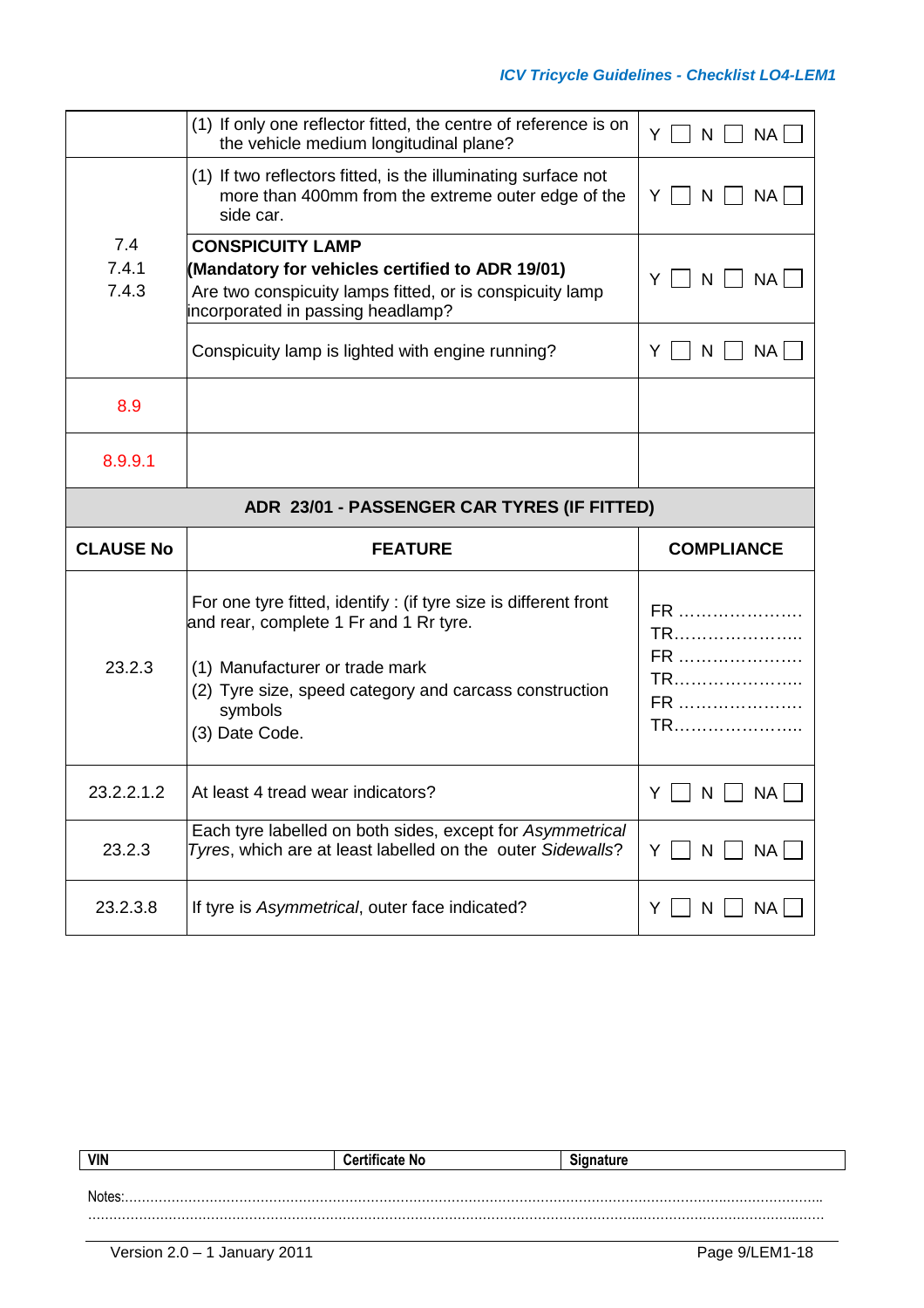| ADR 24/02 - TYRE AND RIM SELECTION (Only if fitted with passenger car tyres).      |                                                                                                        |                                       |
|------------------------------------------------------------------------------------|--------------------------------------------------------------------------------------------------------|---------------------------------------|
| <b>CLAUSE No</b>                                                                   | <b>FEATURE</b>                                                                                         | <b>COMPLIANCE</b>                     |
| 24.2.1.1                                                                           | A placard of durable material permanently affixed to the<br>vehicle?                                   | NA  <br>Y<br>N                        |
|                                                                                    | Placard contains the following:<br>(1) For each nominated rim profile the<br>recommended tyre size?    | <b>NA</b><br>Y<br>N                   |
| $24.2.1.1$ .                                                                       | (2) Recommended tyre pressures in kPa?                                                                 | <b>NA</b><br>Y<br>N                   |
|                                                                                    | (3) Statement on load rating and speed category?                                                       | <b>NA</b><br>Y<br>N                   |
| 24.2.5.1                                                                           | All tyres fitted to the vehicle of the same type of Carcass<br>construction?                           | <b>NA</b><br>Y<br>N                   |
| 24.2.5.4.1<br>24.2.5.4.2                                                           | Maximum load rating and speed category of tyre fitted<br>equal to or greater than that on the placard? | Y<br><b>NA</b><br>N                   |
|                                                                                    | ADR 33/00 - BRAKE SYSTEMS FOR MOTORCYCLE AND MOPEDS                                                    |                                       |
| <b>CLAUSE No</b>                                                                   | <b>FEATURE</b>                                                                                         | <b>COMPLIANCE</b>                     |
| 33.2.1.1                                                                           | Split (s) or independent (I)? Indicate S or I.                                                         |                                       |
|                                                                                    |                                                                                                        |                                       |
| 33.2.1.4<br>33.2.1.6                                                               | Lining visible either directly or indirectly?                                                          | <b>NA</b><br>Y<br>$\mathsf{N}$<br>Y   |
| 33.2.1.7                                                                           | Brake controls readily accessible?                                                                     | N<br><b>NA</b>                        |
| 33.2.5.1                                                                           | Adequate provision made for adjustment?<br>Separate reservoir compartment for each sub-system?         | <b>NA</b><br>Y<br>N<br>Y<br><b>NA</b> |
| 33.2.5.3                                                                           | Labelling satisfactory and located on or near brake fluid<br>reservoir cap?                            | N<br><b>NA</b><br>Y<br>N              |
| 33.2.3.0                                                                           | If split service brake system, failure indicator lamp:<br>$(1)$ Fitted?                                | <b>NA</b><br>Y<br>N                   |
| 33.2.3.2                                                                           | (2) Activation check satisfactory?                                                                     | Y<br>N<br><b>NA</b>                   |
| 33.2.3.5                                                                           | (3) Labelling satisfactory?                                                                            | <b>NA</b><br>Y<br>N                   |
| 33.2.4                                                                             | If single brake power unit, an audible device provided?                                                | <b>NA</b><br>Y<br>N                   |
| ADR 39/00 - EXTERNAL NOISE OF MOTOR CYCLES (NA to vehicles certified to ADR 83/00) |                                                                                                        |                                       |
| <b>CLAUSE No</b>                                                                   | <b>FEATURE</b>                                                                                         | <b>COMPLIANCE</b>                     |
| 39.2                                                                               | <b>MARKING REQUIREMENTS</b>                                                                            |                                       |
| 39.2.1                                                                             | Silencing system components marked with:                                                               |                                       |
| 39.2.1.1                                                                           | (1) Trade name or mark of manufacturer?                                                                | Y<br>N<br><b>NA</b>                   |
| 39.2.1.2                                                                           | (2) Trade description given by manufacturer?                                                           | Y<br>$\mathsf{N}$<br><b>NA</b>        |
| 39.2.2                                                                             | Markings clearly legible and appears indelible?                                                        | Υ<br>N<br><b>NA</b>                   |

| <b>VIN</b> | ∵ NC | . |
|------------|------|---|
|            |      |   |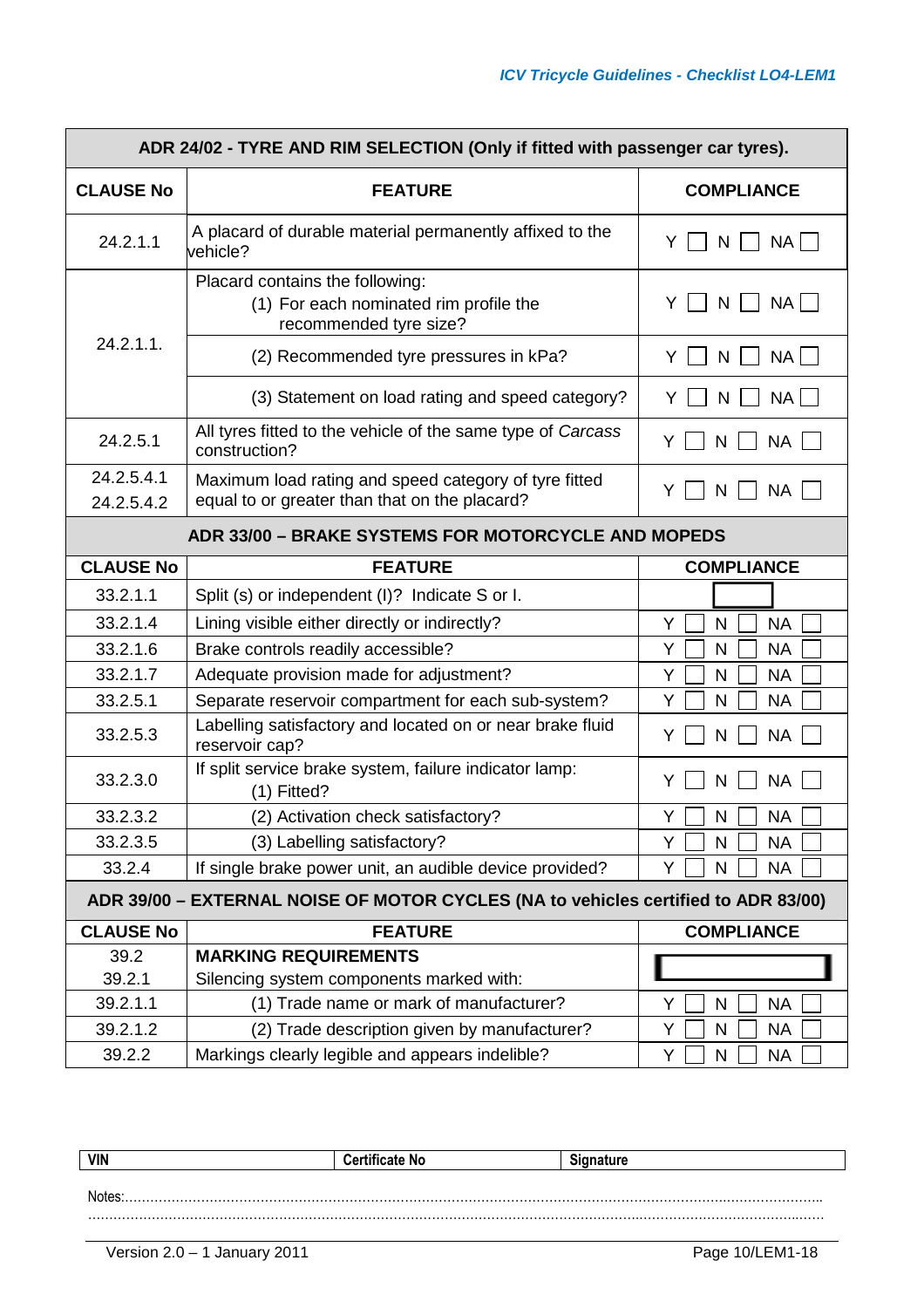| 39.3             | <b>LABELLING REQUIREMENTS</b><br>Are the stationary noise test results acceptable and is<br>vehicle labelling satisfactory?                                                                                                                                | <b>NA</b><br>Y I<br>$N$  |
|------------------|------------------------------------------------------------------------------------------------------------------------------------------------------------------------------------------------------------------------------------------------------------|--------------------------|
|                  | <b>ADR 42/04 - GENERAL SAFETY REQUIREMENTS</b>                                                                                                                                                                                                             |                          |
| <b>CLAUSE No</b> | <b>FEATURE</b>                                                                                                                                                                                                                                             | <b>COMPLIANCE</b>        |
| 6                | <b>DIESEL ENGINE</b><br>Is a device fitted to prevent inadvertent starting of the<br>engine?                                                                                                                                                               | NA<br>N<br>Y             |
| 7.1.2            | <b>STEERING SYSTEM</b><br>Do components essential to steering operation transmit<br>energy by mechanical means only?                                                                                                                                       | <b>NA</b><br>Y<br>N      |
| 7.1              | Steering control located centrally or to the right?                                                                                                                                                                                                        | Y<br><b>NA</b><br>N      |
| 9.1.1            | <b>ELECTRICAL WIRING</b><br>Is wiring supported at not more than 600mm intervals?                                                                                                                                                                          | <b>NA</b><br>Y<br>N      |
| 9.1.2/3/4        | Is all wiring properly insulated, located and protected<br>from chafing?                                                                                                                                                                                   | Y<br><b>NA</b><br>N      |
| 11.1.1/2/3       | <b>EXTERNAL OR INTERNAL PROTRUSIONS</b><br>Is the completed vehicle devoid of external or internal<br>projections or sharp or pointed fittings?                                                                                                            | <b>NA</b><br>Y<br>N      |
| 12.1             | <b>FIELD OF VIEW</b><br>Is the driver's view on either side and in all directions in<br>front of the vehicle unobstructed?                                                                                                                                 | <b>NA</b><br>Y<br>N      |
| 14.3.2           | <b>WHEEL GUARDS (MUDGUARDS)</b><br>Are all wheels fitted with guards, or permanent structure,<br>that cover at least the Section Width of the tyre, and<br>designed as to protect other road users against thrown-<br>up stones, mud, ice, snow and water? | ΥI<br>N<br><b>NA</b>     |
| 14.3.3.1         | Do all rear wheel guards cover the wheel from a point<br>vertically above the foremost part of the wheel to an arc<br>rearwards up to a line through the centre at or less than<br>45 degree to horizontal?                                                | $Y \cup N \cup NA \cup$  |
| 14.3.3.2         | Unless bodywork provides required protection, do front<br>wheel guards extend over rear quarter of wheel?                                                                                                                                                  | <b>NA</b><br>$N$  <br>Y. |
|                  | <b>BRAKE TUBING AND BRAKE HOSES</b>                                                                                                                                                                                                                        |                          |
| 15               | For any one brake hose (if fitted) identify (1) Location and<br>(2) Markings.                                                                                                                                                                              |                          |
| 15               | Brake tubing and hoses fitted to prevent chafing, kinking<br>or other mechanical damage?                                                                                                                                                                   | <b>NA</b><br>Y<br>N      |
| 20.2             | <b>WARNING DEVICE AUDIBLE</b><br>Is at least one horn fitted with constant amplitude and<br>frequency characteristics?                                                                                                                                     | <b>NA</b><br>N<br>Y      |

| <b>VIN</b> | <b>Certificate No</b> | <b>Cianoture</b> |
|------------|-----------------------|------------------|
|            |                       |                  |
| Notes      |                       |                  |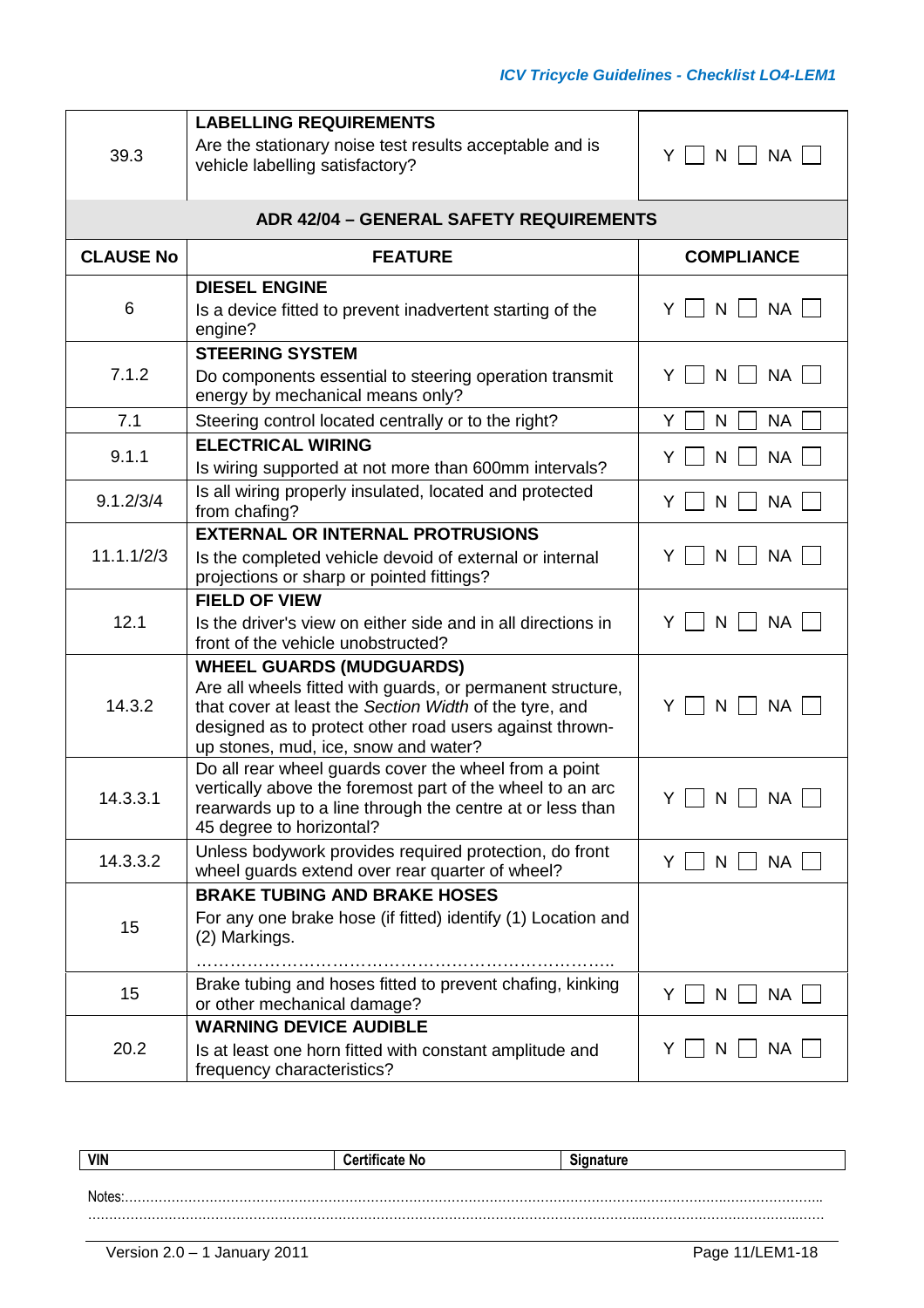| 21               | <b>STABILITY REQUIREMENT</b><br>Has a stability test been conducted and witnessed by a<br>Signatory, who has certified the result as being in<br>compliance with Clause 21? | <b>NA</b><br>Y<br>$N$ |
|------------------|-----------------------------------------------------------------------------------------------------------------------------------------------------------------------------|-----------------------|
| 25.3.1           | <b>TYRE AND RIM SELECTION</b><br>All tyres fitted to an Axle are the same type of Carcass<br>construction?                                                                  | <b>NA</b><br>Y<br>N   |
|                  | <b>ADR 61/02 - VEHICLE MARKING</b>                                                                                                                                          |                       |
| <b>CLAUSE No</b> | <b>FEATURE</b>                                                                                                                                                              | <b>COMPLIANCE</b>     |
| 5<br>5.1         | <b>VEHICLE IDENTIFICATION NUMBER (VIN)</b><br>Is the VIN clearly visible on an integral part of the vehicle<br>and not easily removed?                                      | <b>NA</b><br>N<br>Y   |
|                  | If VIN is directly marked on an integral part of the<br>vehicle, is the minimum height at least 7mm?<br>If No what is height of VIN? Indicate  mm                           | <b>NA</b><br>N<br>Y   |
|                  | If VIN is on a separate plate, which in turn is permanently<br>affixed to an integral part of the vehicle, is the minimum<br>height at least 4mm?                           | <b>NA</b><br>Y<br>N   |
| 7<br>7.1         | <b>ENGINE NUMBER</b><br>Can a legible engine number be readily seen when the<br>engine is installed in the vehicle?                                                         | <b>NA</b><br>N        |
|                  | Is the engine number permanently stamped, cast, laser<br>engraved or a combination of these on the main<br>component of the engine?                                         | N<br><b>NA</b><br>Y   |
| 9.9.1.2.1        | <b>REGISTRATION PLATES</b><br>Is there provision to mount a rear number plate so that its<br>centre is no lower than 300mm from the ground?                                 | Y<br><b>NA</b><br>N   |

| VIN   | <b>Certificate No</b> | anature |
|-------|-----------------------|---------|
|       |                       |         |
| Notes |                       |         |
|       |                       |         |
|       |                       |         |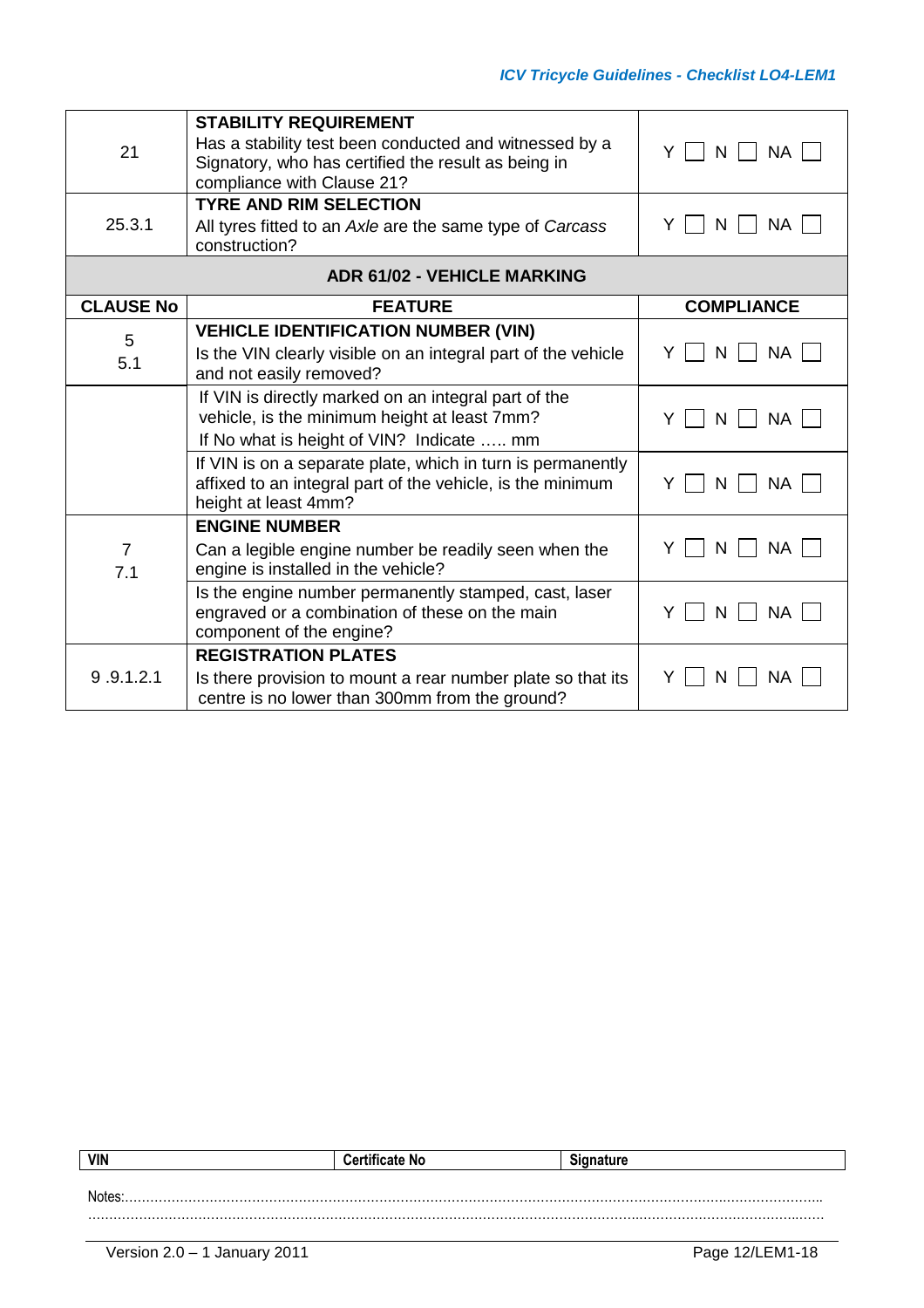| ADR 67/00 - INSTALLATION OF LIGHTS and LIGHT SIGNALLING DEVICES |                  |           |                                  |                      |          |                    |                     |
|-----------------------------------------------------------------|------------------|-----------|----------------------------------|----------------------|----------|--------------------|---------------------|
|                                                                 |                  |           | <b>FEATURES</b>                  |                      |          |                    |                     |
| (1) FEATURE                                                     | Height<br>(# )   |           | (5) APART                        | $(6)$ EDGE           | (7)<br>G | (8)<br>$\mathsf C$ | (9)<br>$\mathsf{R}$ |
|                                                                 | $(3)$ MAX        | $(4)$ MIN | (# )                             | (# )                 | $(*)$    | $(*)$              |                     |
| Main beam (*)<br>(Cl 67.4.1)                                    |                  |           |                                  | $(*)$<br>Dipped beam | Dip      |                    | Dip                 |
| Dipped beam<br>$(*)$ (CI 67.4.2)                                |                  | 1200      | $(*)$<br>500                     | 400                  | Main     |                    | Main                |
| Front fog lamp<br>$(+)$ (CI 67.4.10)                            | $<$ Dip.<br>beam | 250       |                                  | 400                  | %f       |                    | Main                |
| Reversing Lamp<br>$(*)$ (CI 67.4.14)                            | 1200             | 250       |                                  |                      | %r       |                    |                     |
| Direction Indicator<br>Front(Cl 67.4.3) (*)                     | 1200             | 350       | 300<br>$\geq$ 100 MAIN<br>OR DIP | 400                  | %f       |                    | Park                |
| Direction<br>Indicator<br>Rear (CI 67.4.3) (*)                  | 1200             | 350       | 240                              | 400                  | %r       |                    | Park                |
| <b>Direction Indicator</b><br>side<br>$(Cl 67.4.3)$ $(*)$       |                  |           |                                  |                      |          |                    |                     |
| Stop lamp<br>$(CI 67.4.4)$ (*)                                  | 1200             | 350       | 600/400<br>67.4.4.3.1.2          |                      | %r       |                    | <b>RPos</b><br>Park |
| Rr. Regisn. Plate<br>lamp<br>$(CL 67.4.5 (*)$                   |                  |           |                                  |                      | %r       | %r                 | %r                  |
| Fr. Position<br>(side) Lamp<br>$(CI 67.4.6)$ (*)                | 1500             | 350       | Symmetrical                      | 400                  | %f       |                    | %f                  |
| Rr. position<br>(side) Lamp<br>tail lamp)<br>$(CI 67.4.7)$ (*)  | 1500             | 350       | 400                              | 400                  | %r       | Reg                | Stop                |
| Rear fog lamp<br>$(+)$ (Cl 67.4.11)                             | 1000             | 250       | $\geq$ 100 FROM<br><b>STOP</b>   |                      | %r       | %r                 |                     |
| Parking Lamp<br>$(+)$ (CI 67.4.13)                              | 1500             | 350       |                                  | 400                  | $\%$     |                    | % f                 |
| Reflex reflector<br>Rear $(*)$<br>(Cl 67.4.8)                   | 900              | 350       | 400                              | 400                  | %r       |                    |                     |

| <b>VIN</b> | - יי | .<br>. . |
|------------|------|----------|
|            |      |          |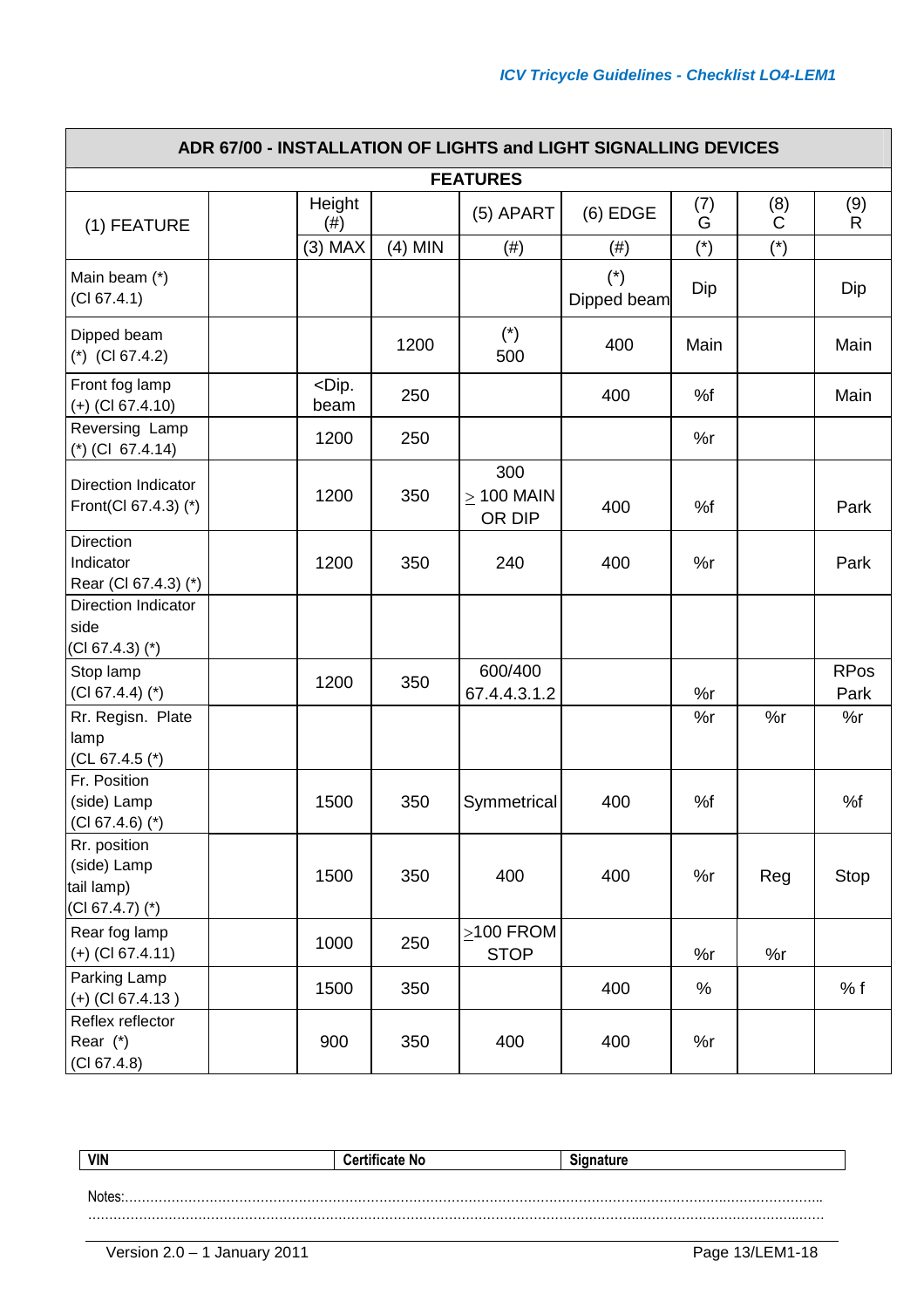#### *ICV Tricycle Guidelines - Checklist LO4-LEM1*

| (Non-triangular)<br>Front $(+)$<br>$ $ (CI 67.4.17) | 900  | 350 | Central<br>Or 400 | 400 | fpos |    |          |
|-----------------------------------------------------|------|-----|-------------------|-----|------|----|----------|
| $Side(+)$<br>$ $ (CI 67.4.12)                       | 900  | 350 |                   |     | %    |    |          |
| Conspicuity lamps<br>$(\star)$<br>$ $ (CI 67.4.18)  | 1200 | 250 | Symmetrical       |     | %f   | %f | %f indic |
|                                                     |      |     |                   |     |      |    |          |

| $G =$ Grouped Lamps means devices having separate<br>illuminating surfaces and separate light sources, but<br>a common lamp body.<br>$C = Combined$ means devices having separate<br>illuminating surfaces, but a common light source and body.<br>common lamp body.                                                                                                                                                                                                                         | $R = Reciprocally Incorporated means devices having$<br>separate light sources (or a single light source<br>operating in different ways), but a common or partially<br>common illuminating surface and a common lamp                                                                                                                                                                                                                                                                        |
|----------------------------------------------------------------------------------------------------------------------------------------------------------------------------------------------------------------------------------------------------------------------------------------------------------------------------------------------------------------------------------------------------------------------------------------------------------------------------------------------|---------------------------------------------------------------------------------------------------------------------------------------------------------------------------------------------------------------------------------------------------------------------------------------------------------------------------------------------------------------------------------------------------------------------------------------------------------------------------------------------|
| $(*)$ = Mandatory; $(+)$ = If fitted.<br>$(\#)$ = HEIGHT - To highest (Max) and lowest (Min)<br>points on illuminating surface.<br>Apart – Distance between innermost edges of<br>illuminating surface.<br>EDGE - Maximum distance from outer edge of<br>vehicle to illuminating surface.<br>All dimension in mm.<br>Column (7) to (9) indicates specific lamps which may<br>be grouped (G), combined (C) or reciprocally<br>incorporated (R).<br>$%f$ = Permitted with any other frontlamp. | %r = Permitted with any other rear lamp.<br>$%$ = Permitted with any other lamp.<br>$Dip = Permitted$ with Dipped Beam.<br>$Main = Permitted with Main Bean.$<br>Fpos = Permitted with Front Position Side lamps.<br>Park = Not permitted with Park Lamps.<br>Park = Permitted with Park Lamps.<br>Stop = Permitted with stop lamps.<br>Rpos = Permitted with Rear Position Side Lamps.<br>Reg = Permitted with Rear Registration Plate Lamp.<br>bdic = Not permitted with Indicator Lamps. |

| <b>CLAUSE N°</b> | <b>FEATURE</b>                                                                                                                                                     | <b>COMPLIANCE</b> |
|------------------|--------------------------------------------------------------------------------------------------------------------------------------------------------------------|-------------------|
| 67.3             | <b>VISIBILITY</b>                                                                                                                                                  |                   |
| 67.3.1           | Are apparent surfaces of all lamps unobstructed by any<br>parts of the vehicle?                                                                                    | NА<br>N           |
| 67.3             | <b>GENERAL SPECIFICATIONS</b>                                                                                                                                      |                   |
| 67.3.5           | Are all lamps constituting a pair symmetrical?                                                                                                                     | NА                |
| 67.3.9           | No red light visible from the front and no white light<br>(except reversing light) visible from the rear of the<br>vehicle?                                        | NA<br>N           |
| 67.3.10          | Can all front and rear position lamps, the rear<br>registration plate lamp, and the passenger car side<br>lamps (if fitted) be only switched on and off together?  | NА<br>N           |
| 67.3.11          | Is it not possible to switch on the main-beam, dipped-<br>beam and front and rear fog lamps without first<br>switching on the lamps referred to in clause 67.3.10? | NA<br>N           |
| 67.3.13.1        | Are no lamps (other than driving, passing or front fog<br>lamps) concealed?                                                                                        | ΝA                |

| VIN | ---<br><br>NO. |  |
|-----|----------------|--|
|     |                |  |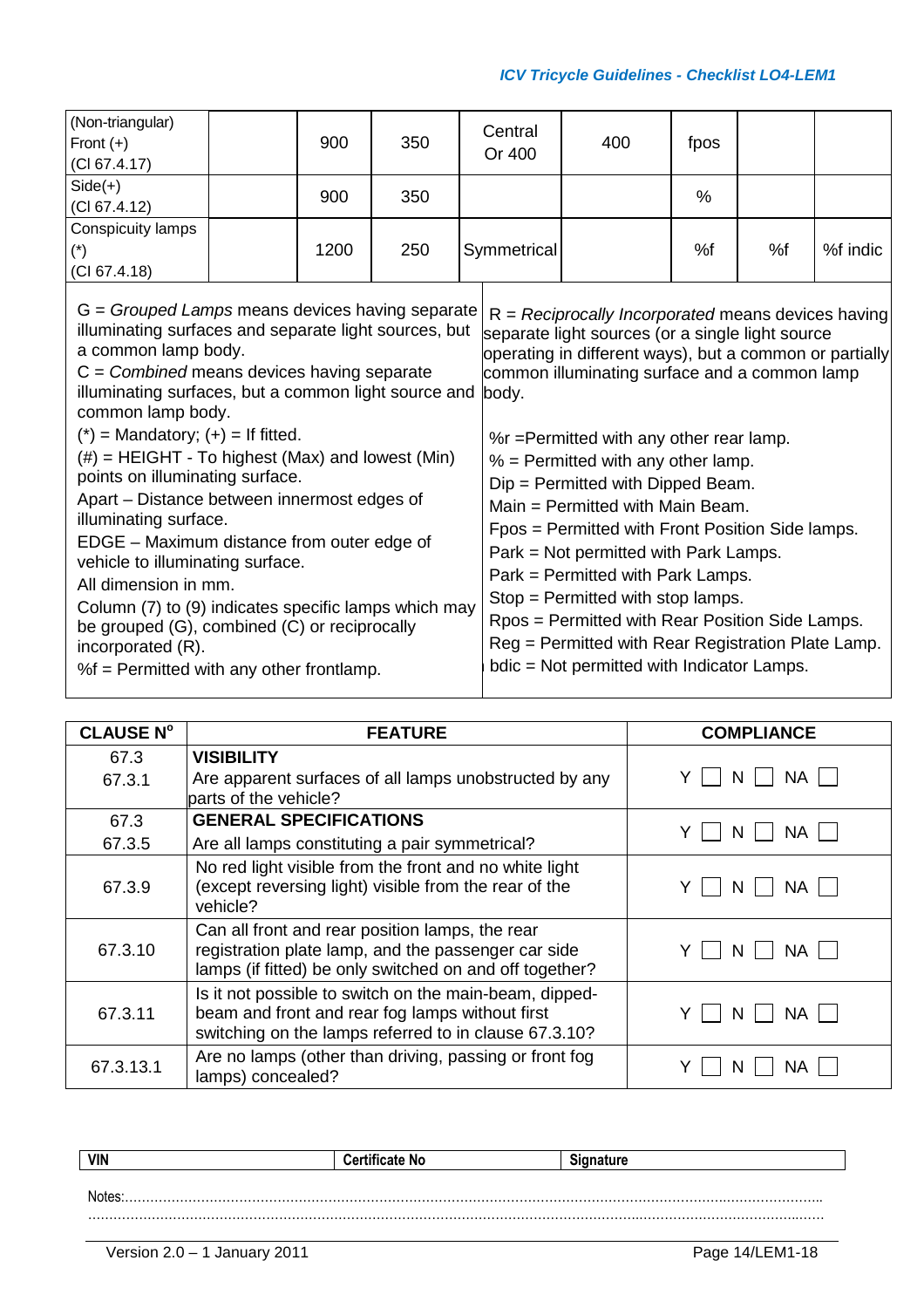| 67.3.13.2     | Is it possible to move a concealed lighting device into<br>the position of use, without the aid of tools, in the event<br>of a defect?                                                                                     | Y<br>N<br><b>NA</b>           |
|---------------|----------------------------------------------------------------------------------------------------------------------------------------------------------------------------------------------------------------------------|-------------------------------|
| 67.4.1        | <b>MAIN-BEAM HEADLAMPS</b>                                                                                                                                                                                                 |                               |
|               | Are all main beams switched off when changing over<br>from main beam to dipped beam?                                                                                                                                       | <b>NA</b><br>Y<br>N           |
| 67.4.1.3.1.1  | For single dipped beam application with an independent<br>main beam, is this main beam mounted directly above<br>or below the dipped beam with its geometric centre<br>situated on the longitudinal median of the vehicle? | <b>NA</b><br>Y<br>N.          |
| 67.4.1.3.1.2  | For two dipped beam applications are the main beam<br>lamps mounted no closer to the outside edge of the<br>vehicle than the outer edge of the dipped beam<br>headlamp?                                                    | Y<br>N<br><b>NA</b><br>$\sim$ |
| 67.4.1.10     | Circuit closed tell-tale colour blue and non-flashing?                                                                                                                                                                     | <b>NA</b><br>Y<br>N           |
|               | <b>DIPPED - BEAM HEADLAMPS</b>                                                                                                                                                                                             |                               |
| 67.4.2.9.1    | Control within easy reach of driver?                                                                                                                                                                                       | <b>NA</b><br>Y<br>N           |
| 67.4.2.10     | If operational tell-tale fitted, is it green and non-<br>flashing?                                                                                                                                                         | <b>NA</b><br>Y<br>N           |
| 67.4.2.3.1.1  | For single lamp applications, is this lamp mounted with<br>it geometric centre situated on the longitudinal median<br>of the vehicle?                                                                                      | <b>NA</b><br>Y<br>N           |
|               | <b>DIRECTION INDICATOR LAMPS LE1</b>                                                                                                                                                                                       | <b>NA</b><br>Y<br>N           |
| 67.4.3.3.1.1  | (1) Front indicators at least 300mm apart?                                                                                                                                                                                 |                               |
|               | (2) Front indicators further apart than the outside<br>surfaces of the headlamps?                                                                                                                                          | <b>NA</b><br>Y<br>N           |
|               | (3) Front indicator lamps at least 100mm from the<br>headlamps?                                                                                                                                                            | <b>NA</b><br>Y<br>N           |
|               | (4) Rear indicators not more than 400mm from the<br>extreme outer edge of the vehicle?                                                                                                                                     | <b>NA</b><br>Y<br>N           |
| 67.4.3.3.3.2  | Front indicators within 1,800mm of the front surface of<br>the vehicle? (2,500mm if necessary to comply with<br>visibility requirements).                                                                                  | <b>NA</b><br>Y<br>N           |
| 67.4.3.9      | <b>ALL VEHICLES</b>                                                                                                                                                                                                        | <b>NA</b><br>Y<br>N           |
|               | Independent switch and flash in phase?                                                                                                                                                                                     |                               |
|               | (1) Is a visible tell-tale fitted?                                                                                                                                                                                         | <b>NA</b><br>Y<br>N           |
| 67.4.3.10     | (2) Tell-tale behaviour on turn signal malfunction?                                                                                                                                                                        | <b>NA</b><br>Y<br>N           |
|               | (A) - Marked frequency change, (B) - Continuously on,<br>or $(C)$ – Continuously off (Indicate A, B, C)?                                                                                                                   |                               |
| 67.4.3.11.1.3 | For DC supply indicators flash 60 to 120 times per<br>minute?                                                                                                                                                              | <b>NA</b><br>Y<br>N           |
| 67.4.3.11.3.1 | For AC supply, indicators flash 45-120 times per<br>minute?                                                                                                                                                                |                               |

| <b>VIN</b> | <br>. .<br>l'artit<br>∙ate No | ∵anature |  |
|------------|-------------------------------|----------|--|
|            |                               |          |  |
| Notos:     |                               |          |  |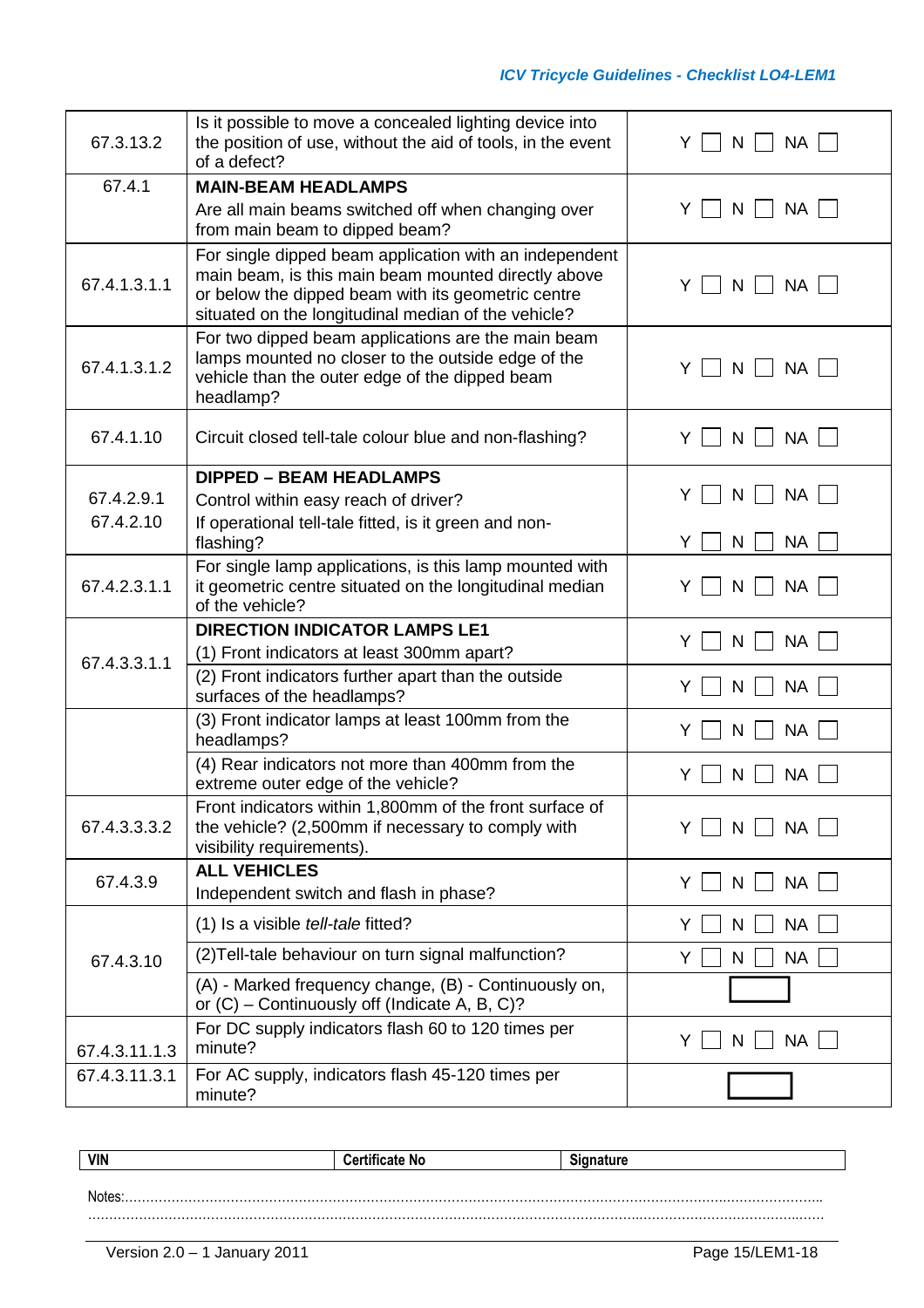| 67.4.3.11.1.3            | Lights up within 1 second and extinguishes within 1.5<br>seconds?                                                                                                                                 | <b>NA</b><br>Y<br>N    |
|--------------------------|---------------------------------------------------------------------------------------------------------------------------------------------------------------------------------------------------|------------------------|
| 67.4.3.11.4              | If one lamp fails (other than due to a short-circuit) do<br>other lamps flash when actuated?                                                                                                      | <b>NA</b><br>N         |
|                          | <b>STOP LAMP</b>                                                                                                                                                                                  | <b>NA</b><br>Y<br>N    |
| 67.4.4.9                 | Lit with any service brake application?                                                                                                                                                           |                        |
|                          | If fitted, is tell-tale non-flashing operational type?                                                                                                                                            | N<br><b>NA</b><br>Y    |
| 67.4.5                   | <b>REAR REGISTRATION PLATE LAMP</b><br>Illuminates the registration plate area?                                                                                                                   | <b>NA</b><br>Y<br>N    |
|                          | <b>FRONT POSITION LAMPS</b>                                                                                                                                                                       |                        |
| 67.4.5                   | One or two lamps fitted in Dipped Beam headlamp?<br>Please circle.                                                                                                                                | <b>NA</b><br>N<br>Y    |
|                          | Not further than 400mm from extreme outer edge of the<br>vehicle?                                                                                                                                 | <b>NA</b><br>Y<br>N    |
|                          | Instrument lights as tell-tale?                                                                                                                                                                   | <b>NA</b><br>Y<br>N    |
| 67.4.6.3.1.2<br>67.4.9.3 | If NA, is a non-flashing green tell-tale fitted?                                                                                                                                                  | <b>NA</b><br>N<br>Y    |
|                          | <b>REAR POSITION LAMP (RPL) LE1</b>                                                                                                                                                               |                        |
| 67.4.7.1.1               | Distance between illuminating surface at least 400mm,<br>and within 400mm from extreme outer edge of the<br>vehicle?                                                                              | <b>NA</b><br>Y<br>N    |
| 67.4.7.3.1.1             | Instrument light as tell-tale?                                                                                                                                                                    | Y<br><b>NA</b><br>N    |
| 67.4.7.10                | If NA, is a non-flashing green tell-tale fitted?                                                                                                                                                  | Y<br><b>NA</b><br>N    |
| 67.4.8.3.1.2             | <b>REAR REFLEX REFLECTOR (NON-TRIANGULAR)</b><br>LE <sub>1</sub><br>Distance between illuminating surface at least 400mm,<br>and within 400mm from extreme outer edge of the<br>vehicle?          | <b>NA</b><br>Y<br>N    |
|                          | <b>HAZARD WARNING LAMP</b>                                                                                                                                                                        |                        |
| 67.4.8.3.1.1             | All direction indicator lamps flash in phase?                                                                                                                                                     | NA<br>Y<br>N           |
| 67.4.9.1                 | Independent switch?                                                                                                                                                                               | Υ<br>N<br><b>NA</b>    |
| 67.4.9.2                 | Flashing tell-tale fitted?                                                                                                                                                                        | Y<br><b>NA</b><br>N    |
| 67.4.9.3                 | Can Hazard Warning be activated with engine ignition<br>in the Off position?                                                                                                                      | <b>NA</b><br>N<br>Y    |
| 67.4.9.4.1               | <b>FRONT FOG LAMPS (OPTIONAL)</b><br>LE <sub>1</sub><br>Lamp centre of reference on the medium longitudinal<br>plane or not more than 250mm from the medium<br>longitudinal plane of the vehicle? | NA  <br>ΥI<br>$N \mid$ |
| 67.4.10.3.1.2            | <b>REAR FOG LAMPS (Optional)</b><br>If only one lamp fitted is mounted either in the median                                                                                                       | <b>NA</b><br>Y<br>N    |
|                          | longitudinal plane or to the right?                                                                                                                                                               |                        |
| 67.4.11.3.1              | The illuminating surface of the fog lamp at least 100mm<br>from the illuminating surface of the stop lamp?                                                                                        | <b>NA</b><br>Y.<br>N   |

| <b>VIN</b> | <b>Certificate No</b> | <b>Signature</b> |
|------------|-----------------------|------------------|
|            |                       |                  |
| Notes      |                       |                  |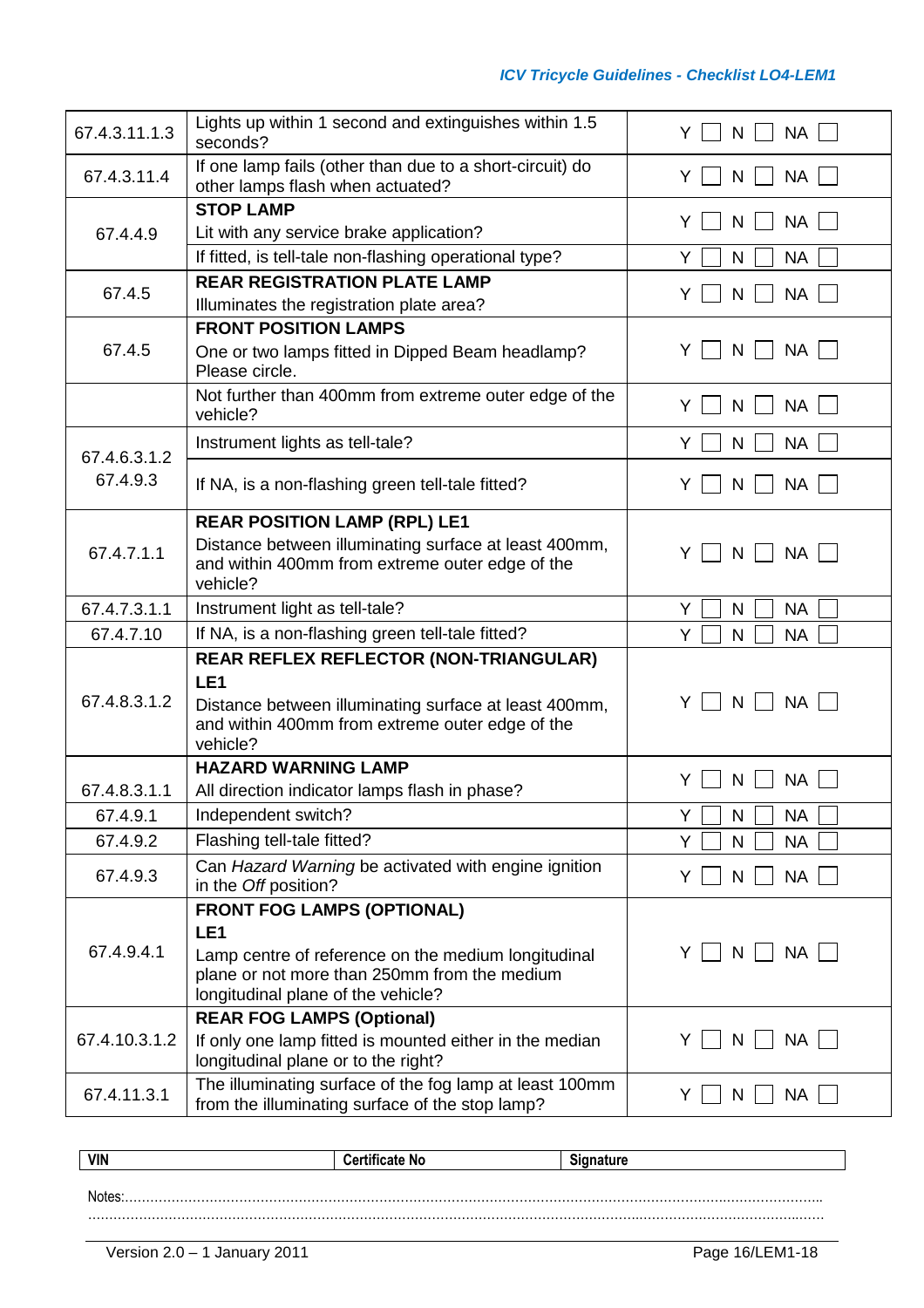|             | (1) Can rear fog lamp operate only when dipped beam<br>or main beam lamps and/or the front fog lamp is on?                                                                                             | Y<br><b>NA</b>                     |
|-------------|--------------------------------------------------------------------------------------------------------------------------------------------------------------------------------------------------------|------------------------------------|
| 67.4.11.3.4 | (2) Can rear fog lamp be extinguished independently of<br>the front fog lamps (if fitted)?                                                                                                             | <b>NA</b><br>Y<br>N                |
|             | Independent, non-flashing, circuit closed tell-tale fitted<br>and operational?                                                                                                                         | <b>NA</b><br>Y<br>N                |
|             | <b>PARKING LAMP (Optional)</b>                                                                                                                                                                         |                                    |
| 67.4.11.9   | If rear oriented only, one or two lamps fitted?                                                                                                                                                        | $One$    <br>Two                   |
|             | If front and rear oriented two or three lamps fitted?                                                                                                                                                  | <b>Three</b><br>Two                |
| 67.4.13.2.2 | Is illuminating surface not more than 400mm from<br>extreme outer edge of the vehicle?                                                                                                                 | <b>NA</b><br>Y                     |
|             | If only two lamps provided are these provided on the<br>side of the vehicle?                                                                                                                           | <b>NA</b><br>Y<br>N                |
| 67.4.13.9   | Switch to permit parking lamps to be lit independently of<br>any other lamps?                                                                                                                          | <b>NA</b><br>Y<br>N                |
| 67.4.13.9   | Able to operate with the ignition switch in Off position                                                                                                                                               | <b>NA</b><br>Y<br>N                |
| 67.4.13.10  | If fitted, impossible to confuse tell-tale with that for the<br>front and rear position lamps?                                                                                                         | Y<br><b>NA</b><br>N                |
| 67.4.14.9   | <b>REVERSING LAMPS (If reverse gear fitted)</b>                                                                                                                                                        | <b>NA</b><br>Y                     |
|             | Is the lamp always lit when reverse gear engaged?                                                                                                                                                      | N                                  |
|             | Note: It is permissible for the reversing lamps to be on<br>when reverse gear is engaged and the device that<br>controls the engine is in such a position that operation<br>of the engine is possible. |                                    |
|             | Does the lamp extinguish if the device that controls the<br>engine is in such a position that operation of the engine<br>is possible and the gear selected is in any gear other<br>than reverse?       | Y.<br>$\mathsf{N}$<br>$\mathbf{1}$ |
|             | Do the reversing lamps emit white light and are they<br>located at the rear of the vehicle?                                                                                                            | $Y \cup N \cup NA$                 |
|             | Is their geometric visibility $45^\circ$ to the right and left if one<br>lamp is fitted or 45° outwards and 35° inwards if two<br>lamps are fitted?                                                    | $N$     $NA$    <br>YII            |
|             | Is the geometric visibility of all reversing lamps fitted 15°<br>upwards and 5° downwards?                                                                                                             | $N \cup NA$<br>Y                   |

| <b>VIN</b> | <b>Certificate No</b> | <b>Signature</b> |  |  |
|------------|-----------------------|------------------|--|--|
|            |                       |                  |  |  |
| Notes      |                       |                  |  |  |
|            |                       |                  |  |  |